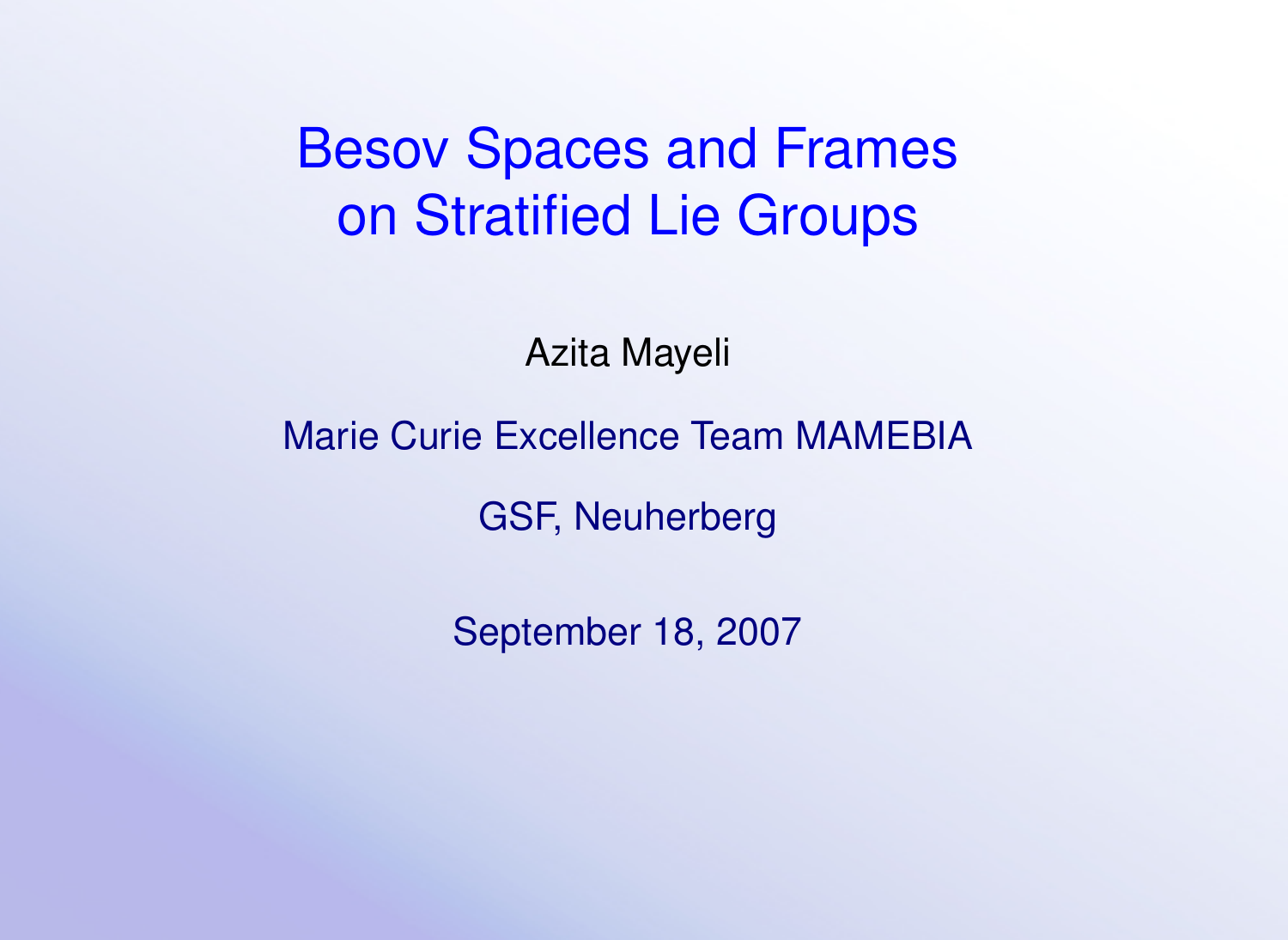This is joint work with Hartmut Führ.

1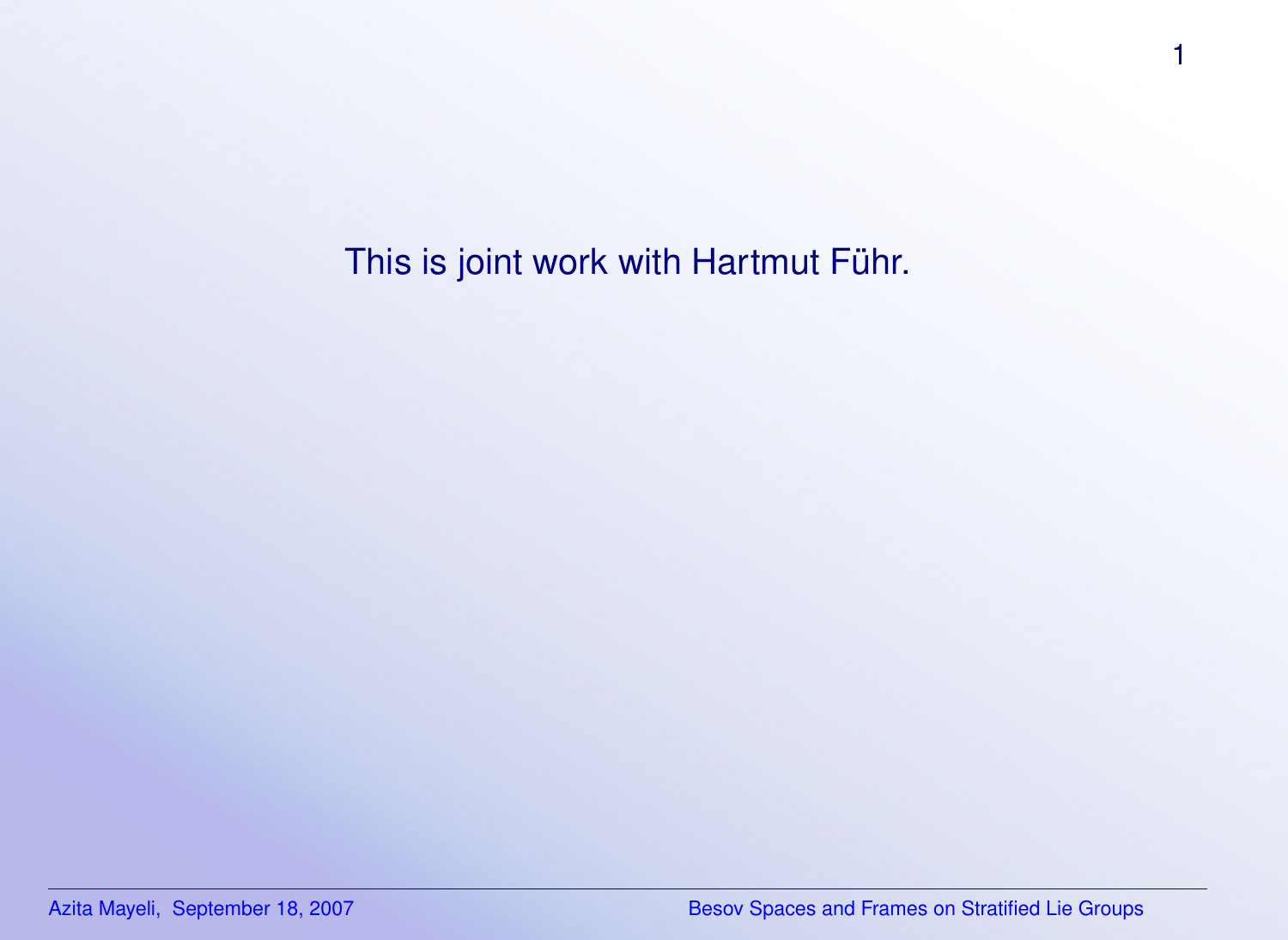# Outline of talk 2

- Historical comments
- Basic notations and definitions
- Definition of homogeneous Besov spaces
- Equivalence of norms
- Frame characterization of Besov sapces
- Synthesis Theorem
- References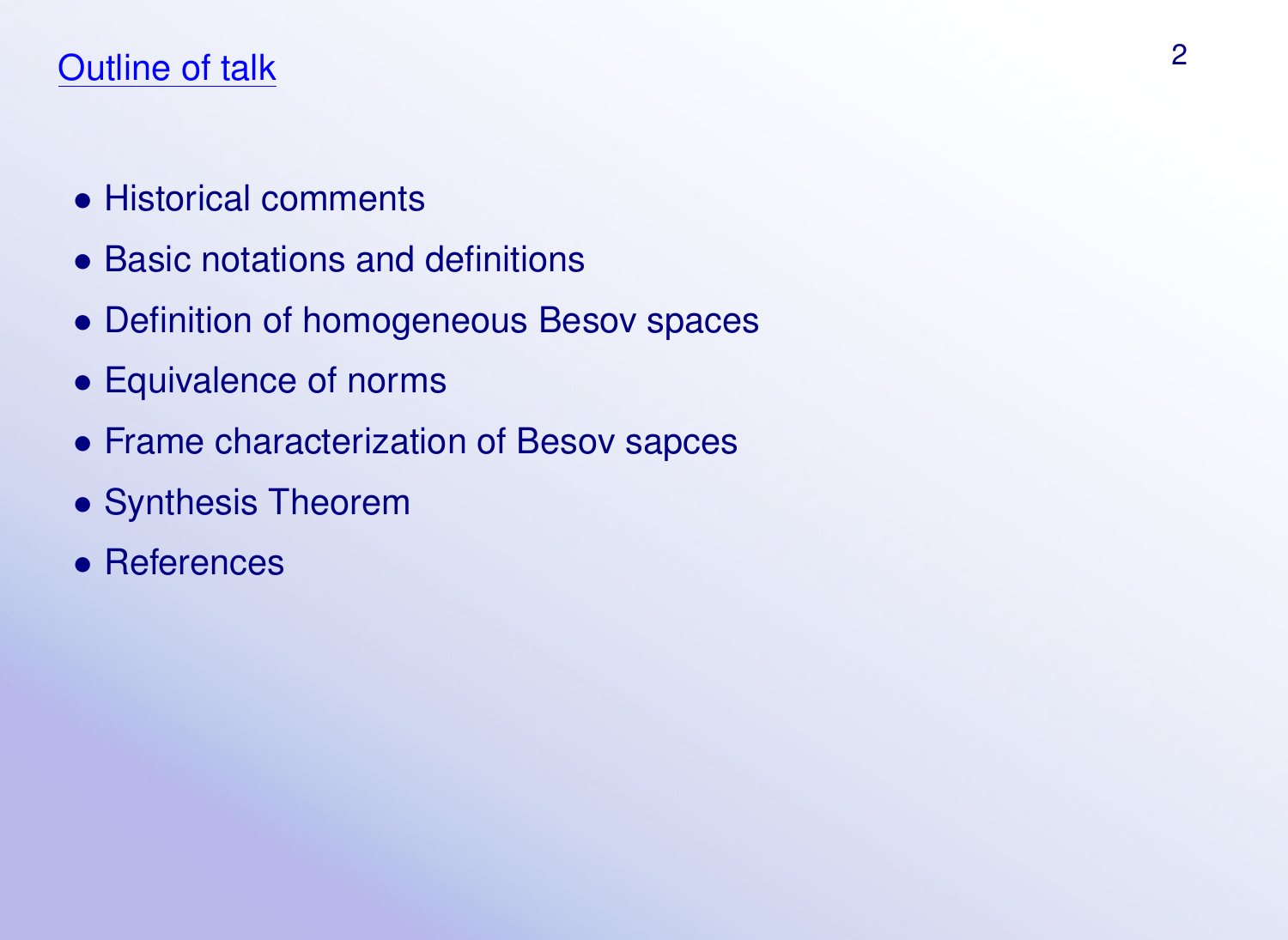# Historical comments <sup>3</sup>

- Frazier and Jawerth ('85) obtain two types of decompositions for distributions in the space of homogeneous Besov spaces on  $\mathbb{R}^n$  for all  $s \in \mathbb{R}$
- In the Euclidean case there are many equivalent characterizations of Besov spaces: a useful reference is given by the books by Triebel ('83, '92)
- Y. S.Han and E.T.Sawyer ('94) define Besov spaces on general spaces of homogeneous type, for a range of indices
- Y.Han and D.Yang ('02) give a characterization of these spaces using frames which they construct. These frames cannot be expected to be nearly tight and results are obtained only for smoothness index  $s \in$  $(0, 1)$
- Dahmen and Schneider ('99) obtained characterizations of the Besov spaces with wavelet bases on manifolds for  $s > 0$
- Geller and Mayeli (preprint '07) characterize the Besov spaces on compact manifolds using nearly tight frames for  $-\infty < s < \infty$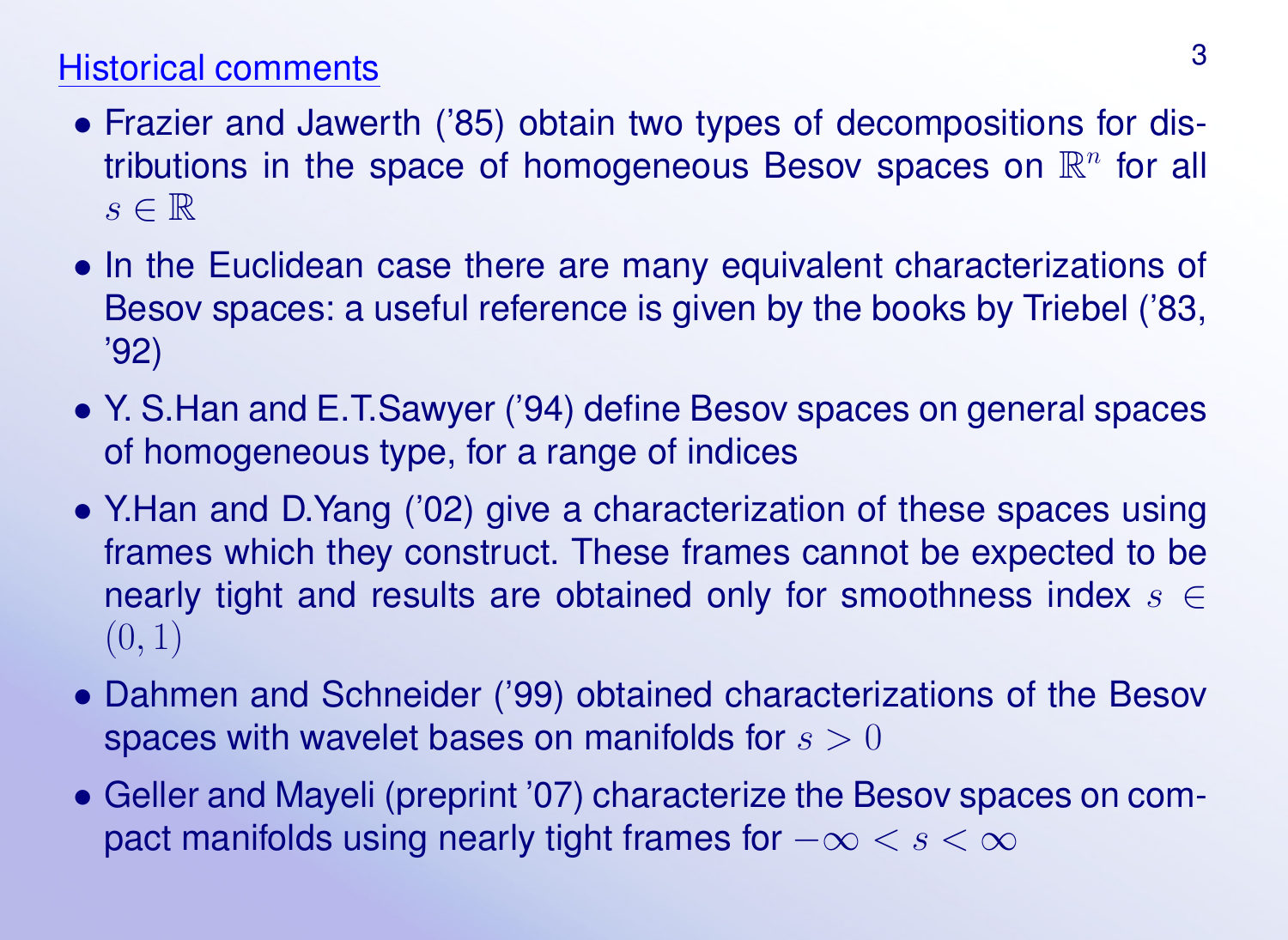### Basic notations and definitions <sup>4</sup>

- $\bullet$   $\psi_a(x) = a^Q \; \psi(ax) \; (a > 0, \; Q$  is homogeneous dimension of  $G)$
- $\bullet$   $\psi_{a,y}(x) = a^Q \psi(y^{-1} \cdot ax) y \in G$
- $\psi_{j,y} = 2^{jQ} \psi(y^{-1} \cdot 2^j x) j \in \mathbb{Z}$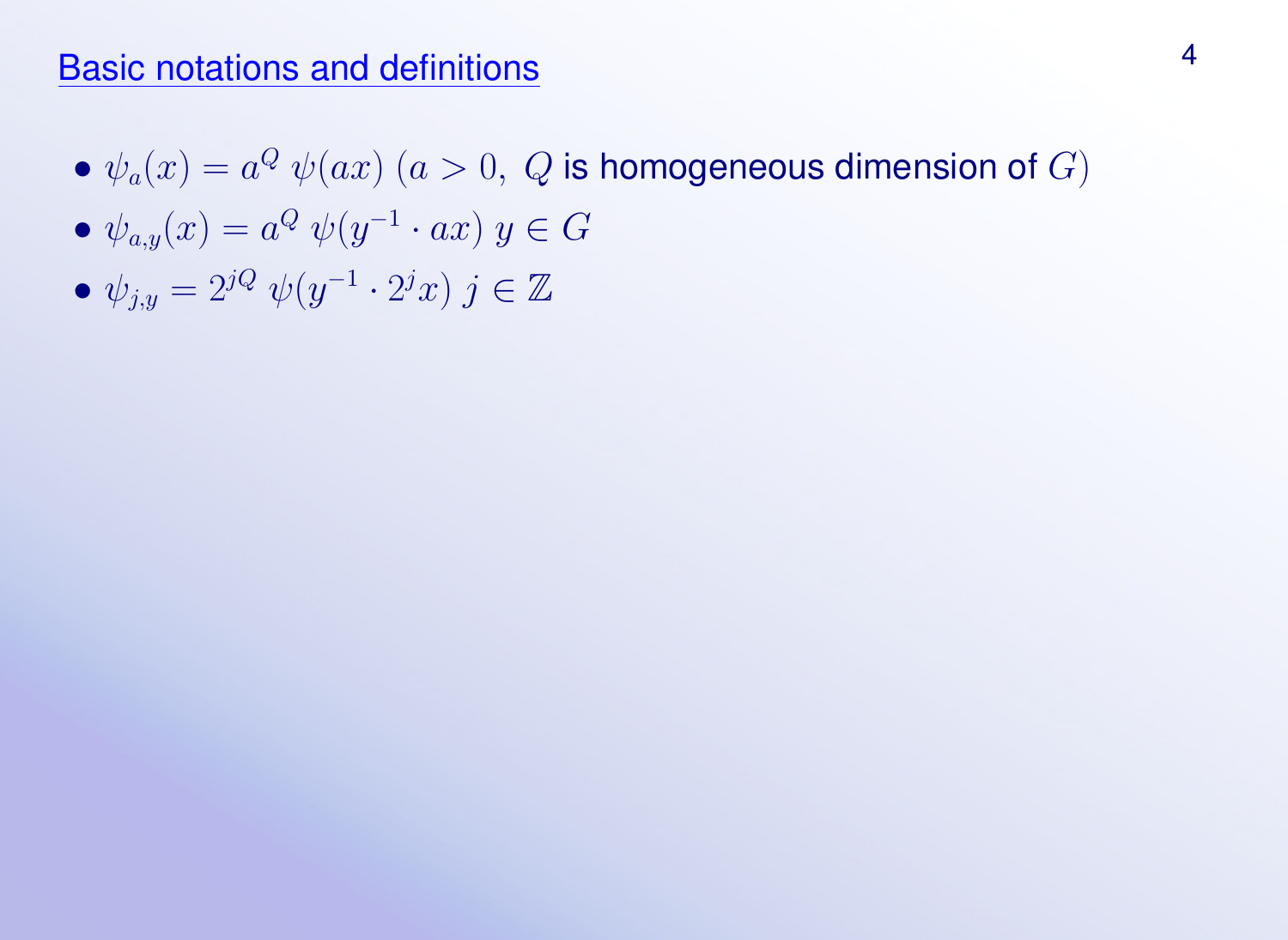### Basic notations and definitions 4 and  $\frac{4}{3}$

- $\bullet$   $\psi_a(x) = a^Q \; \psi(ax) \; (a > 0, \; Q$  is homogeneous dimension of  $G)$
- $\bullet$   $\psi_{a,y}(x) = a^Q \psi(y^{-1} \cdot ax) y \in G$
- $\psi_{j,y} = 2^{jQ} \psi(y^{-1} \cdot 2^j x) j \in \mathbb{Z}$

 $\bullet \; \psi \in L^2(G)$  is called a wavelet if for any  $f \in L^2(G)$  the following holds:

$$
f = \int_{y \in G} \int_{a=0}^{\infty} \langle f, \psi_{a,y} \rangle \psi_{a,y} \frac{da dy}{a^{Q+1}}
$$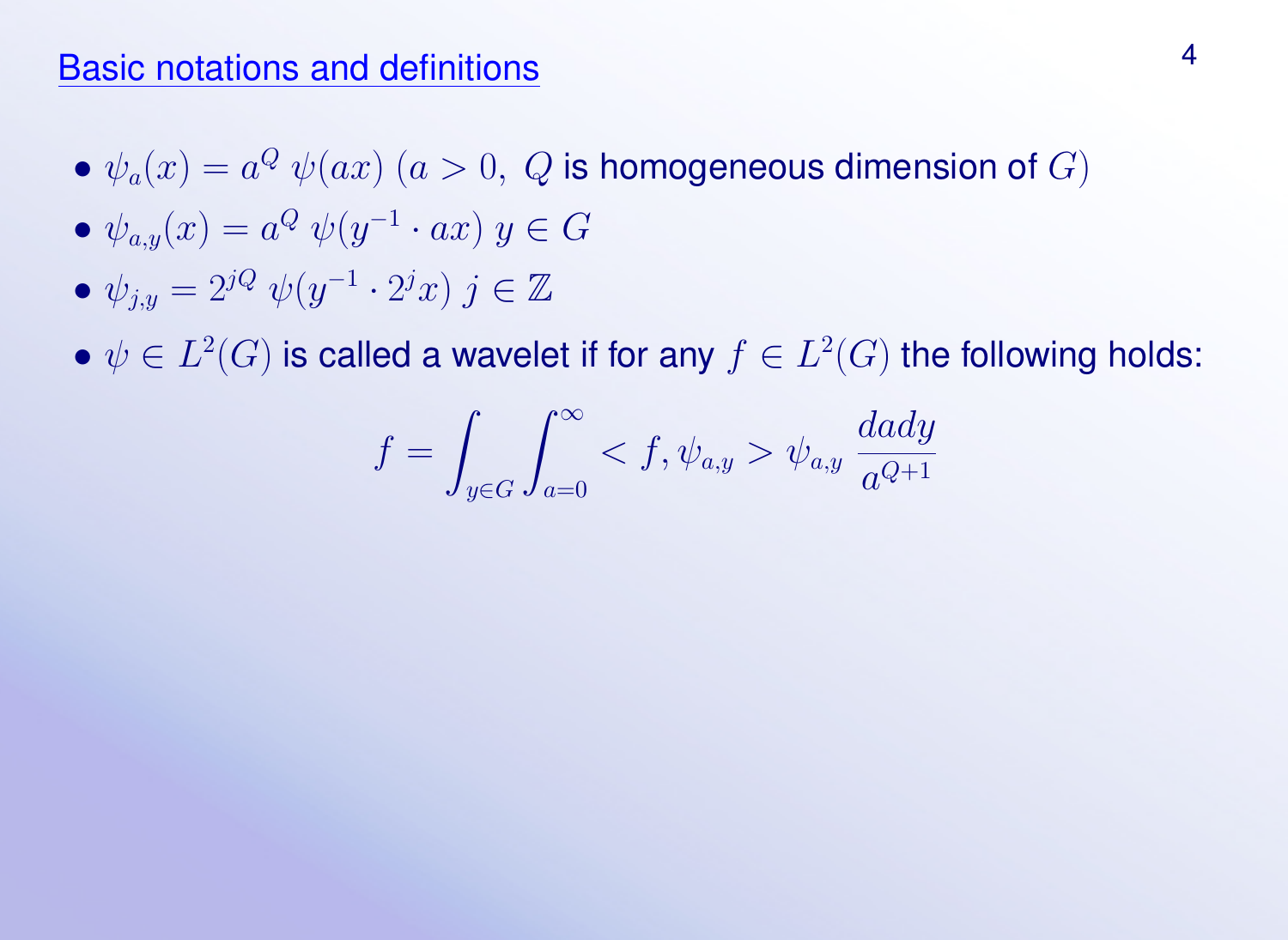### Basic notations and definitions <sup>4</sup>

- $\bullet$   $\psi_a(x) = a^Q \; \psi(ax) \; (a > 0, \; Q$  is homogeneous dimension of  $G)$
- $\bullet$   $\psi_{a,y}(x) = a^Q \psi(y^{-1} \cdot ax) y \in G$
- $\psi_{j,y} = 2^{jQ} \psi(y^{-1} \cdot 2^j x) j \in \mathbb{Z}$

 $\bullet \; \psi \in L^2(G)$  is called a wavelet if for any  $f \in L^2(G)$  the following holds:

$$
f = \int_{y \in G} \int_{a=0}^{\infty} \langle f, \psi_{a,y} \rangle \psi_{a,y} \frac{dxdy}{a^{Q+1}}
$$

• For  $a > 1$  and discrete set  $\Gamma \subset G$  we say  $\psi$  generates a nearly tight frame if for any  $f \in L^2(G)$ 

$$
A_a||f||^2 \le \sum_{j,\gamma} |\langle f, \psi_{a^j,\gamma} \rangle|^2 \le B_a||f||^2
$$

where  $A_a/B_a \sim 1$  as  $a \to 1$ .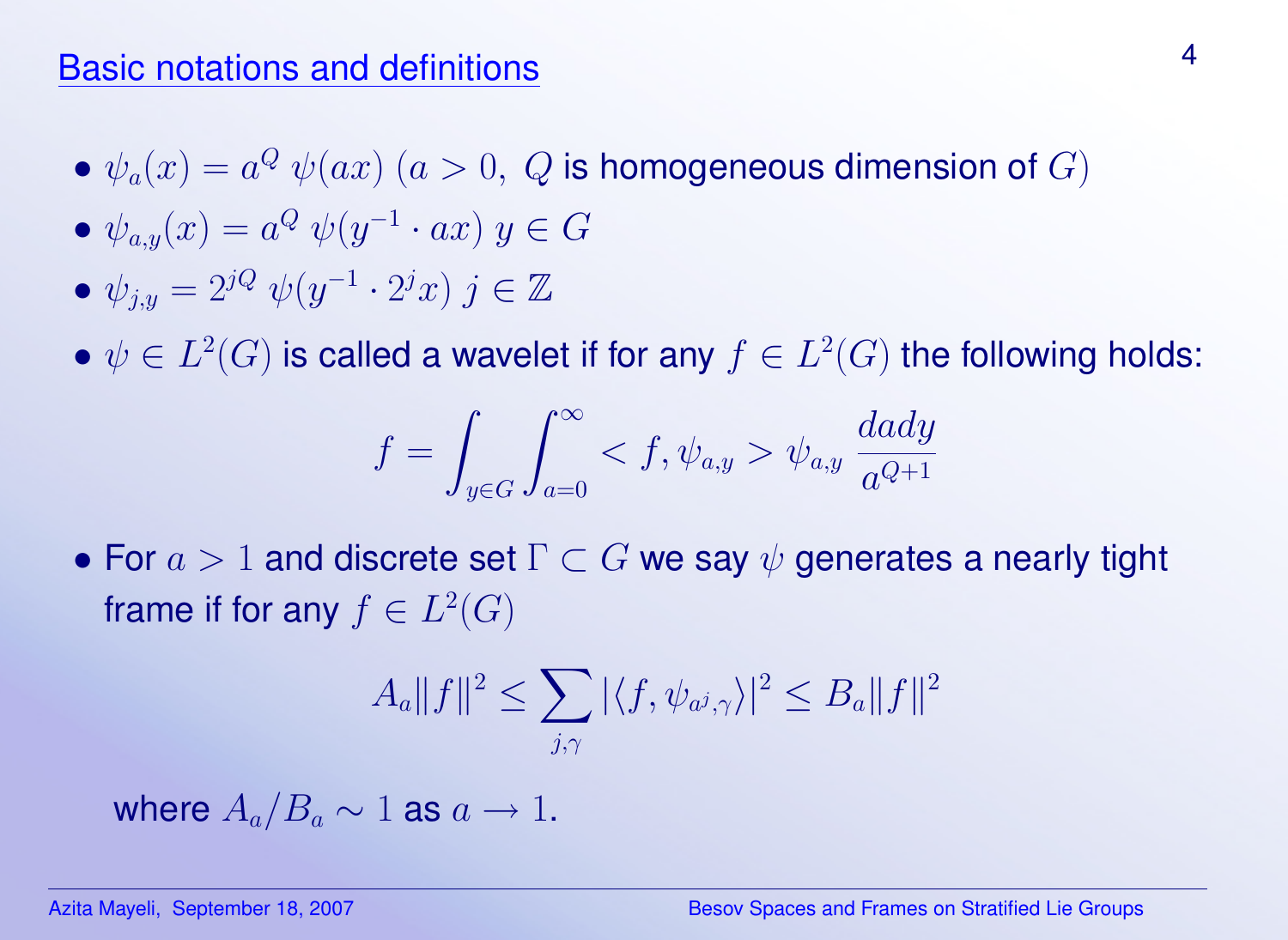# Definition of Besov spaces 5

We begin by fixing  $\hat\psi\in\mathcal{S}(\mathbb{R}^+)$  with  $\sup\hat\psi\subset[1/2,2]$  for which the "dyadic resolution of unity" equation holds:

$$
\sum_{j\in\mathbb{Z}} |\hat{\psi}(2^{-2j}\xi)|^2 = 1 \quad a.e \ \xi \in \mathbb{R}^+ \ .
$$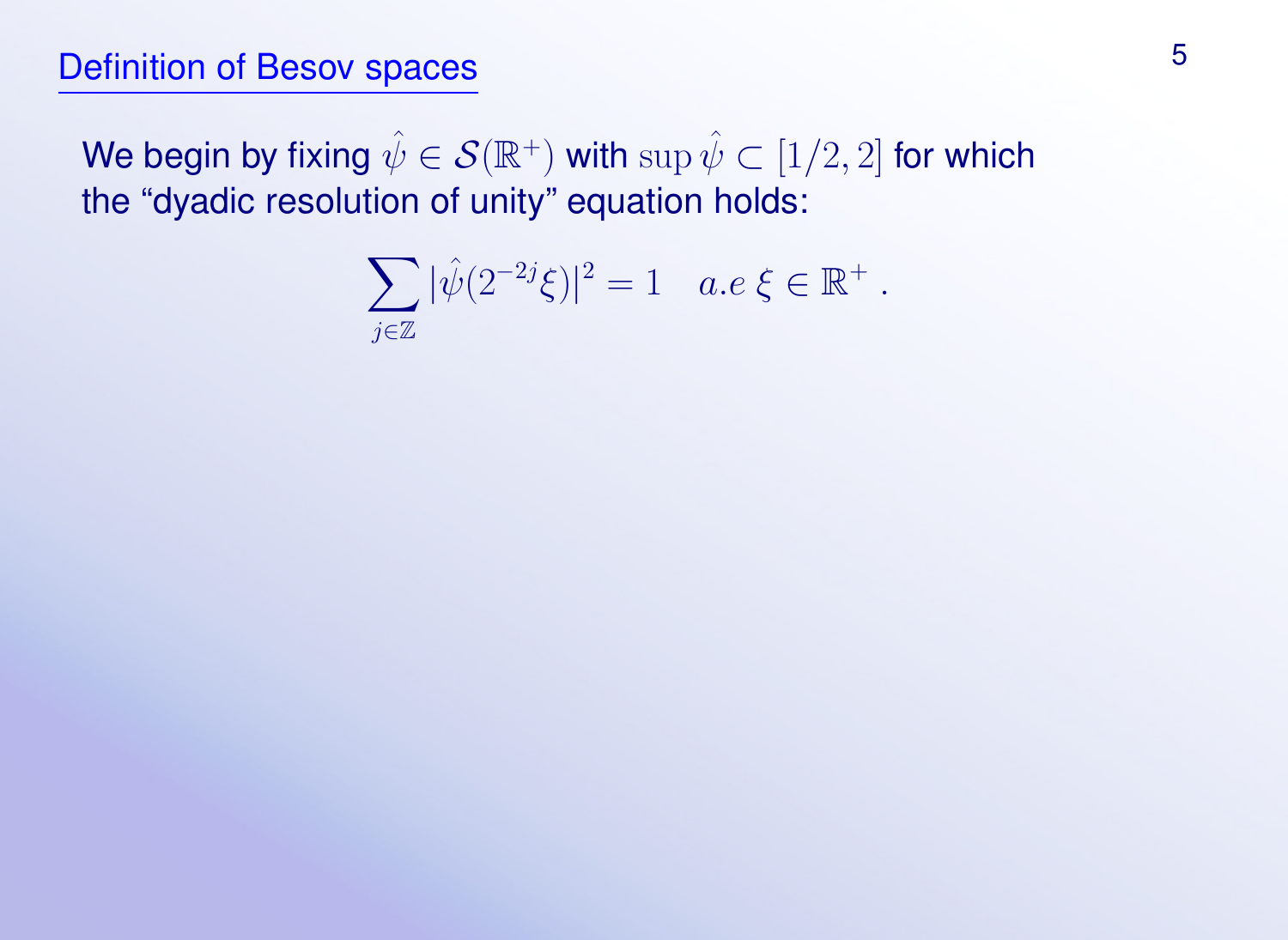# Definition of Besov spaces 5

We begin by fixing  $\hat\psi\in\mathcal{S}(\mathbb{R}^+)$  with  $\sup\hat\psi\subset[1/2,2]$  for which the "dyadic resolution of unity" equation holds:

$$
\sum_{j\in\mathbb{Z}} |\hat{\psi}(2^{-2j}\xi)|^2 = 1 \quad a.e \ \xi \in \mathbb{R}^+ \ .
$$

Applying the spectral theory for the spectral resolution of sub-Laplacian operator  $\mathcal L$  on the group

$$
\sum_{j\in\mathbb{Z}} \hat{\psi}(2^{-2j}\mathcal{L})^* \circ \hat{\psi}(2^{-2j}\mathcal{L}) = I.
$$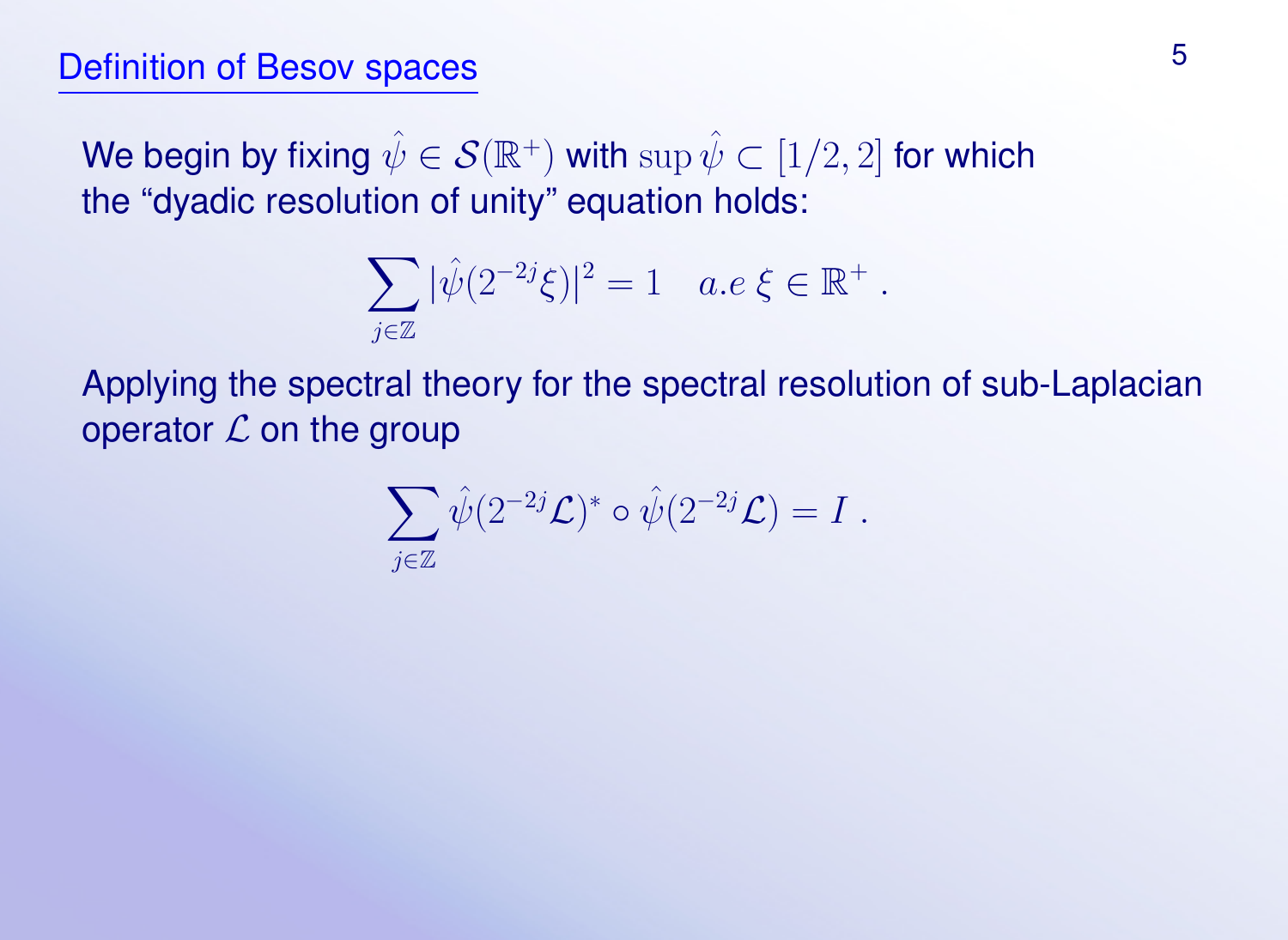# Definition of Besov spaces 5

We begin by fixing  $\hat\psi\in\mathcal{S}(\mathbb{R}^+)$  with  $\sup\hat\psi\subset[1/2,2]$  for which the "dyadic resolution of unity" equation holds:

$$
\sum_{j\in\mathbb{Z}} |\hat{\psi}(2^{-2j}\xi)|^2 = 1 \quad a.e \ \xi \in \mathbb{R}^+.
$$

Applying the spectral theory for the spectral resolution of sub-Laplacian operator  $\mathcal L$  on the group

$$
\sum_{j\in\mathbb{Z}} \hat{\psi}(2^{-2j}\mathcal{L})^*\circ \hat{\psi}(2^{-2j}\mathcal{L})=I.
$$

If  $\psi$  denotes the associated convolution kernel to the operator  $\hat{\psi}(\mathcal{L})$ , the associated convolution kernel to the operator  $\hat\psi(2^{-2j}\mathcal{L})$  will be  $\psi_j.$ Therefore in the sense of  $\mathcal{S}'(G)/\mathcal{P}$  we have:

$$
u = \sum_{j \in \mathbb{Z}} u * \psi_j^* * \psi_j \quad \forall u \in \mathcal{S}'(G)/\mathcal{P} .
$$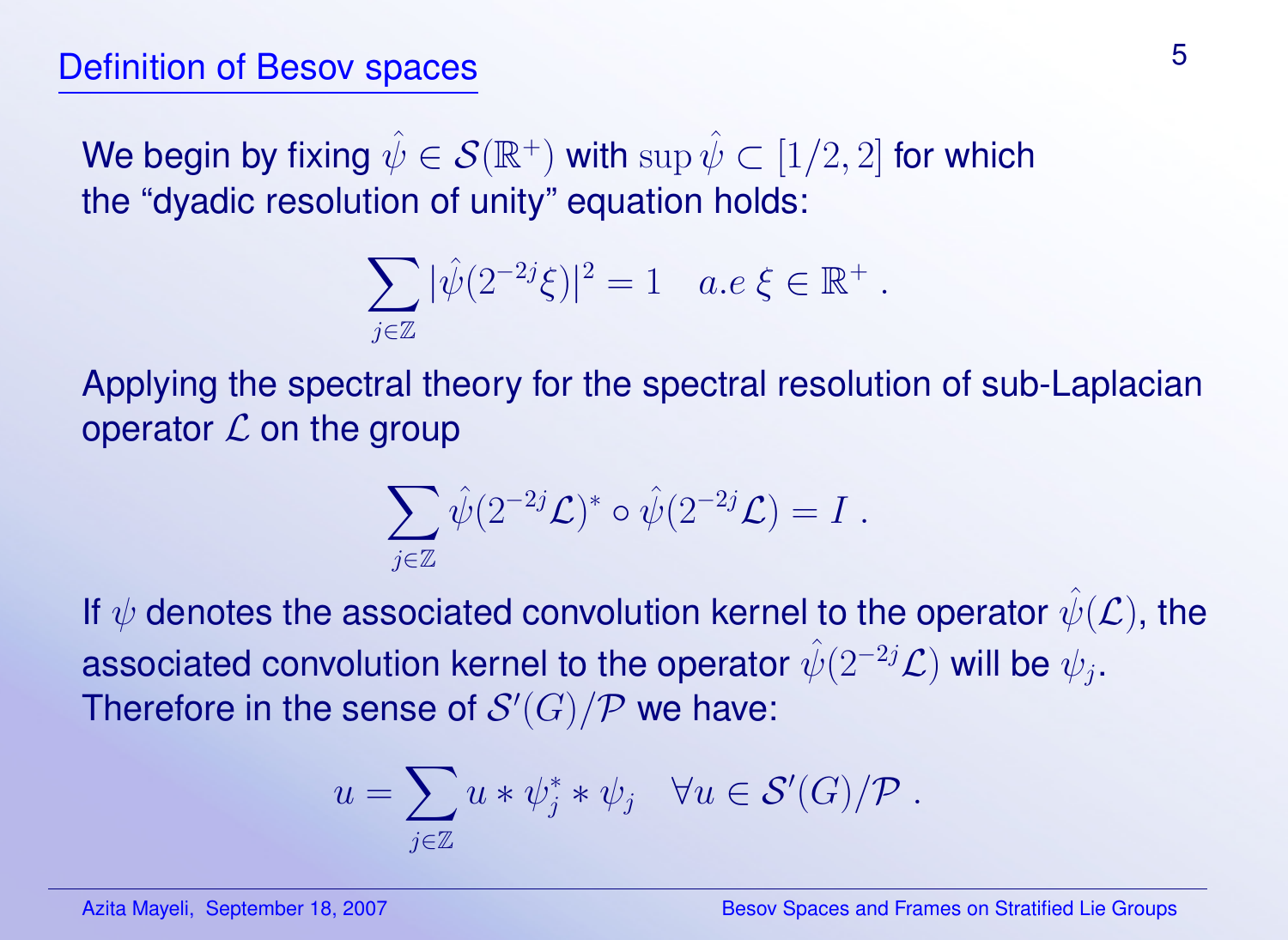# Definition of Besov spaces *(continued)* <sup>6</sup>

**Definition Let** 
$$
s \in \mathbb{R}
$$
,  $1 \le p$ ,  $q \le \infty$ .  
\n
$$
\dot{\mathcal{B}}_{p,q}^s := \left\{ u \in \mathcal{S}'(G)/\mathcal{P} : ||u||_{\dot{\mathcal{B}}_{p,q}^s}^{\psi} = \left( \sum_{j \in \mathbb{Z}} 2^{jsq} ||u * \psi_j^*||_p^q \right)^{1/q} < \infty \right\}.
$$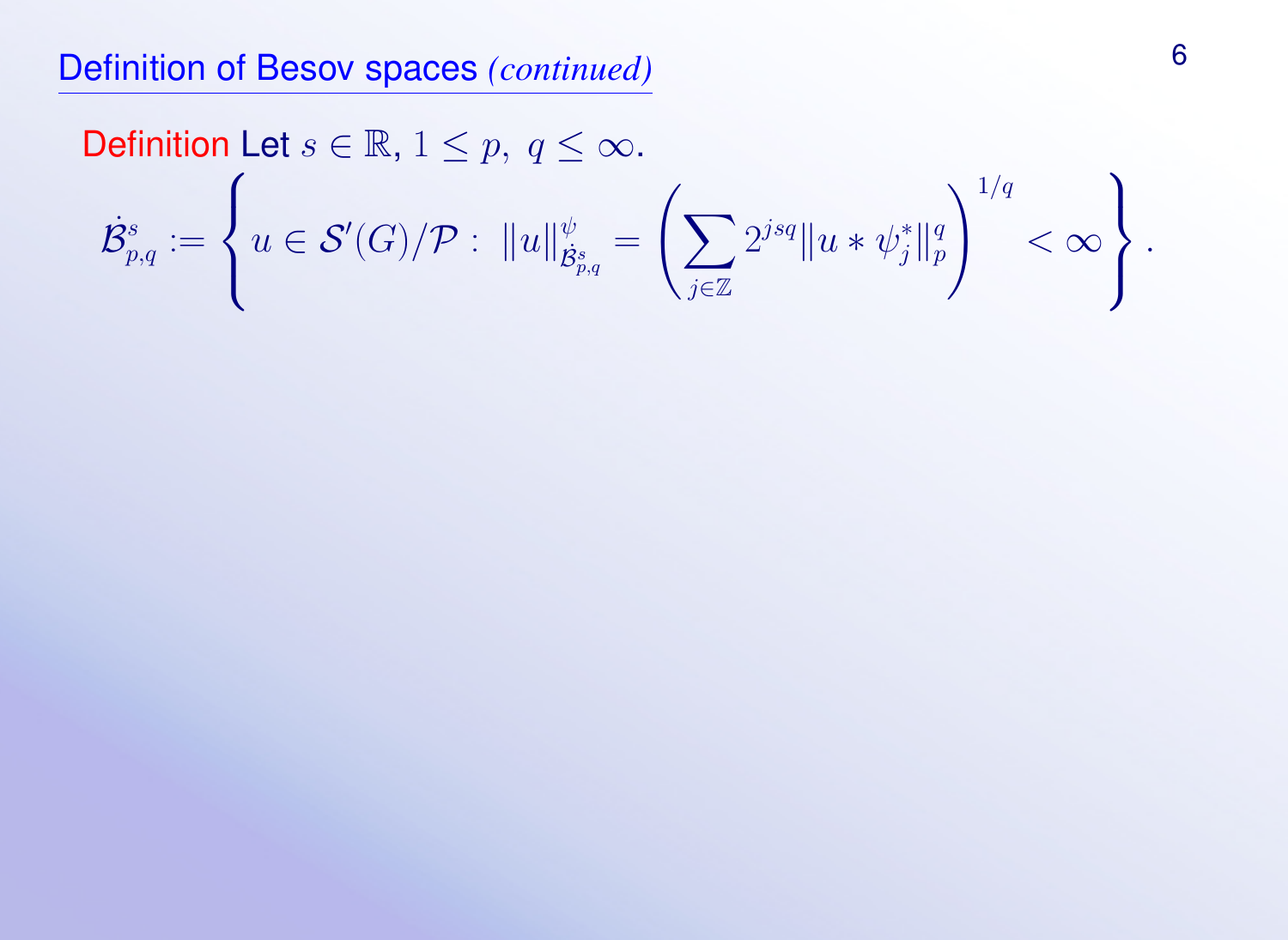**Definition Let** 
$$
s \in \mathbb{R}
$$
,  $1 \le p$ ,  $q \le \infty$ .  
\n
$$
\dot{\mathcal{B}}_{p,q}^s := \left\{ u \in \mathcal{S}'(G)/\mathcal{P} : ||u||_{\dot{\mathcal{B}}_{p,q}^s}^{\psi} = \left( \sum_{j \in \mathbb{Z}} 2^{jsq} ||u * \psi_j^*||_p^q \right)^{1/q} < \infty \right\}.
$$

Some properties of  $\psi$  (Geller/M., JFAA, 2006)

- is schwartz and admissible (wavelet)
- $\bullet$  of all vanishing moments:  $\int_G x^\alpha \psi \ d = 0$  for all multi-indices  $\alpha$
- $\bullet$   $\psi$  generates a nearly tight wavelet frame for  $L^2$
- $\bullet \psi_j * \psi_m = \psi_m * \psi_j$  for all  $j, m \in \mathbb{Z}$
- $\psi_i * \psi_m = 0$  for  $|m j| > 1$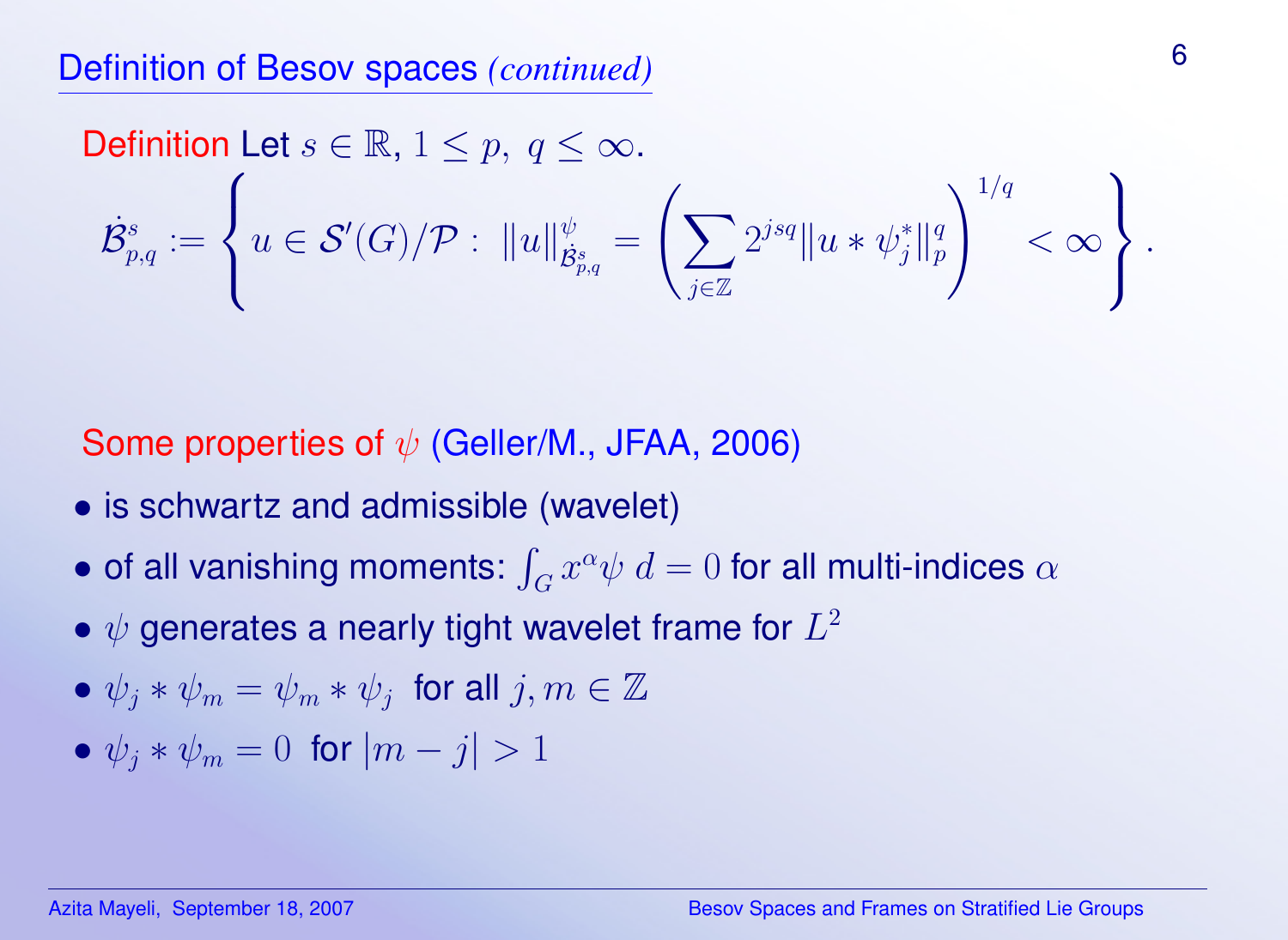Some properties of  $\dot{\mathcal{B}}^s_{p,q}$ 

- the definition is independent of generating  $\psi$  in norm equivalence (this is a direct consequence of next slides)
- $\bullet$   $\dot{\mathcal{B}}^s_{p,q}$  is Banach space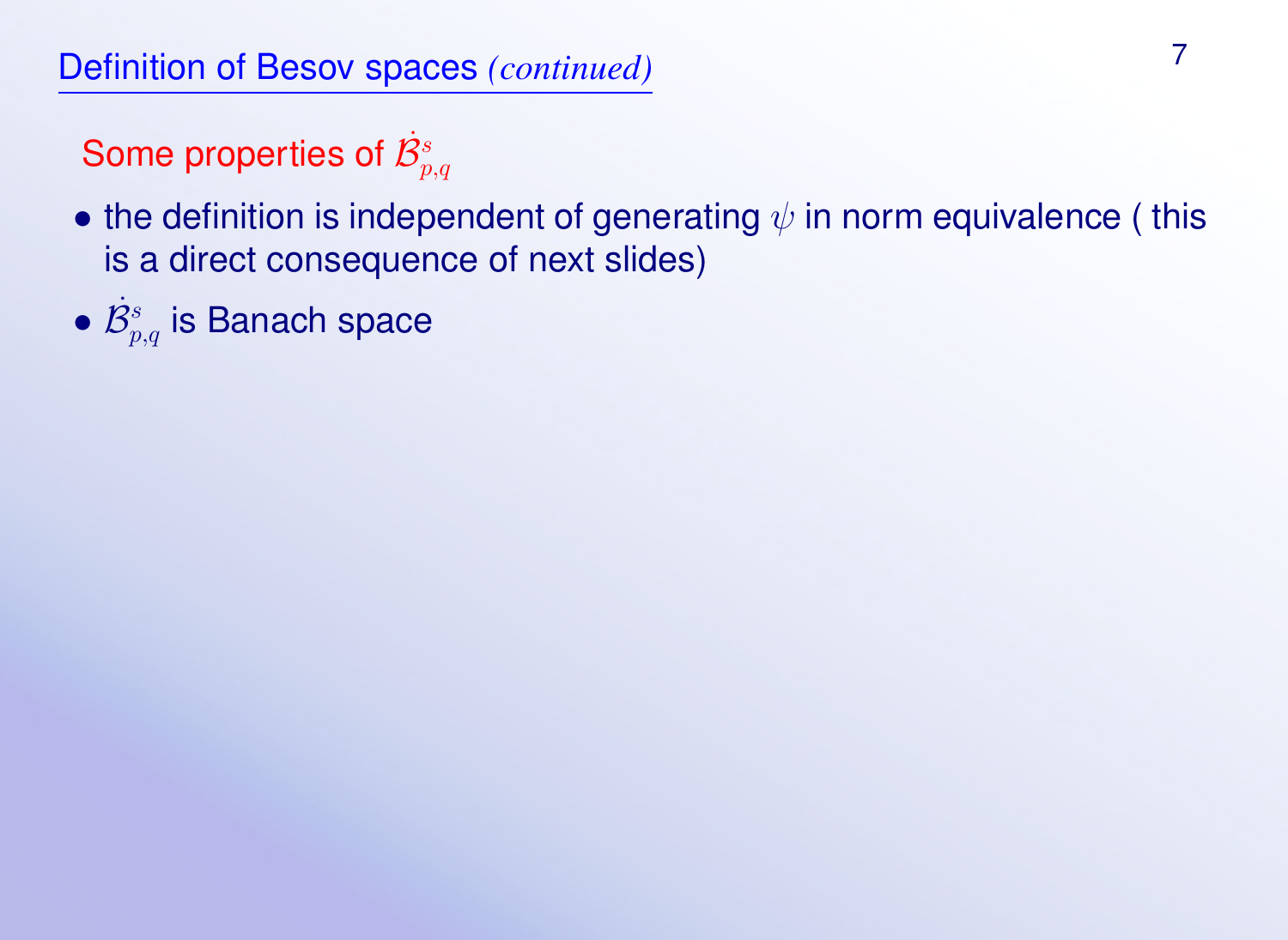Some properties of  $\dot{\mathcal{B}}^s_{p,q}$ 

- the definition is independent of generating  $\psi$  in norm equivalence (this is a direct consequence of next slides)
- $\bullet$   $\dot{\mathcal{B}}^s_{p,q}$  is Banach space

Proposition For any  $u \in \dot{\mathcal{B}}_{p,q}^s$  the equality  $u = \sum_{j \in \mathbb{Z}} u * \psi_j^* * \psi_j$ holds in  $\dot{\mathcal{B}}^s_{p,q}$  norm.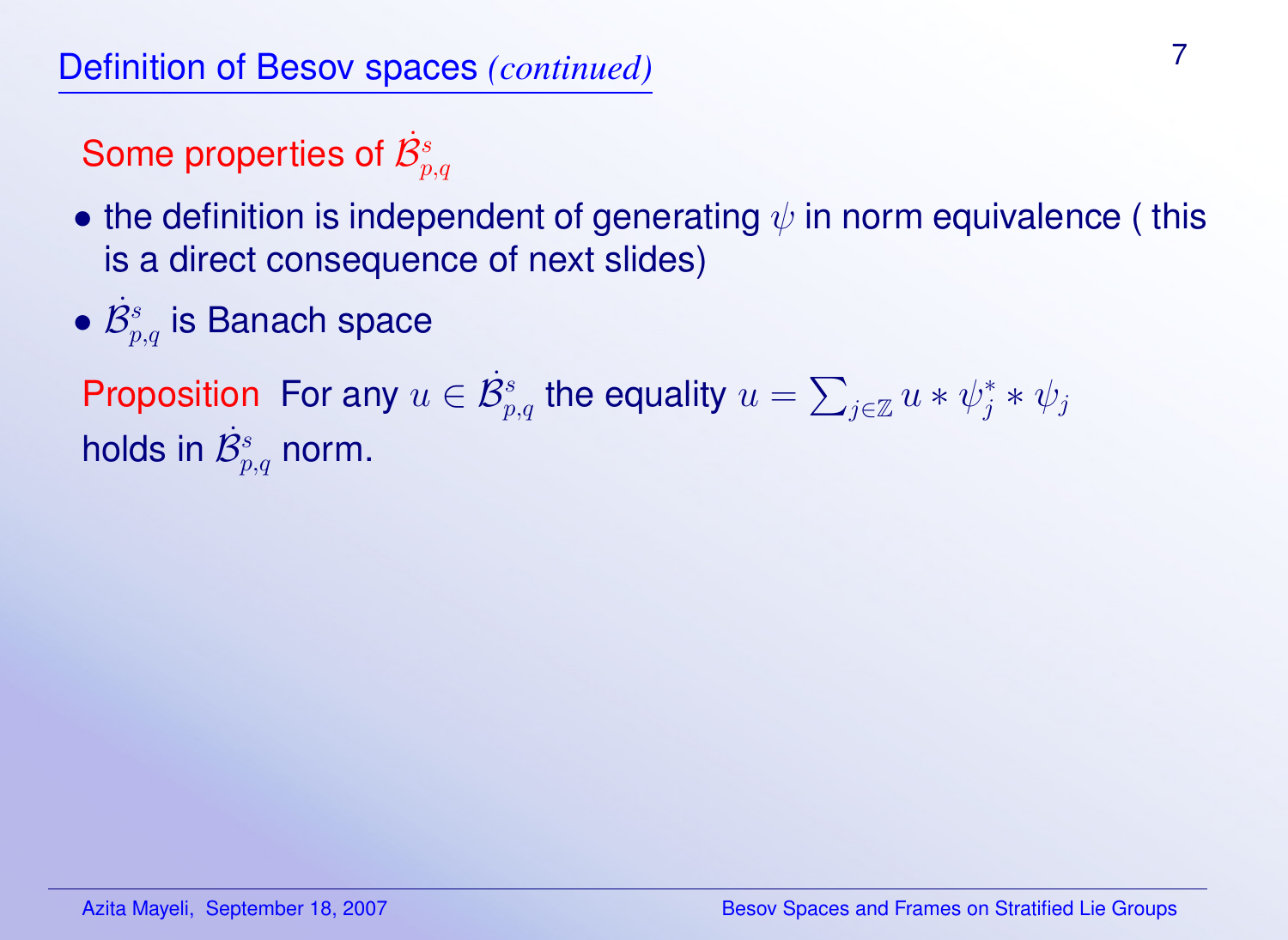Classical definition in terms of the heat kernel associated to the sub-Laplacian

Let  $s\in\mathbb{R}$ ,  $1\leq p,q\leq\infty$ ,  $k\geq 0$  with  $k>s/2$ . Then we say  $u\in \mathcal{S}'(G)/\mathcal{P}$ is in  $\dot{\mathcal{B}}^s_{p,q}$  if

$$
\left(\int_0^\infty t^{-sq/2} \|(tL)^k e^{-tL}u\|_p^q \ dt/t\right)^{1/q} < \infty
$$

This definition has been given for instance by Saka ('79), Furioli ('06)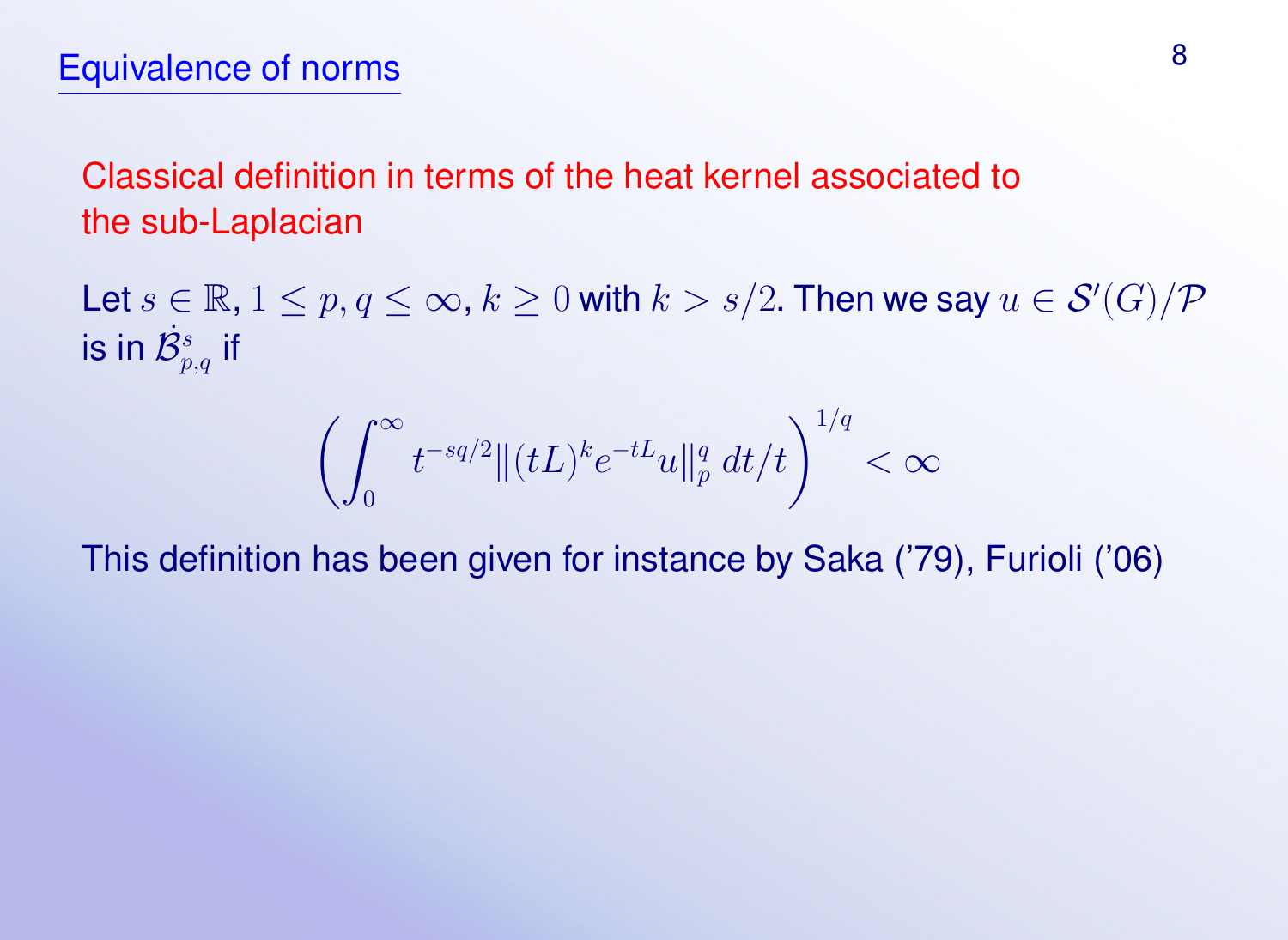Classical definition in terms of the heat kernel associated to the sub-Laplacian

Let  $s\in\mathbb{R}$ ,  $1\leq p,q\leq\infty$ ,  $k\geq 0$  with  $k>s/2$ . Then we say  $u\in \mathcal{S}'(G)/\mathcal{P}$ is in  $\dot{\mathcal{B}}^s_{p,q}$  if

$$
\left(\int_0^\infty t^{-sq/2} \|(tL)^k e^{-tL}u\|_p^q \ dt/t\right)^{1/q} < \infty
$$

This definition has been given for instance by Saka ('79), Furioli ('06)

Our first aim Provide the equivalency of two definitions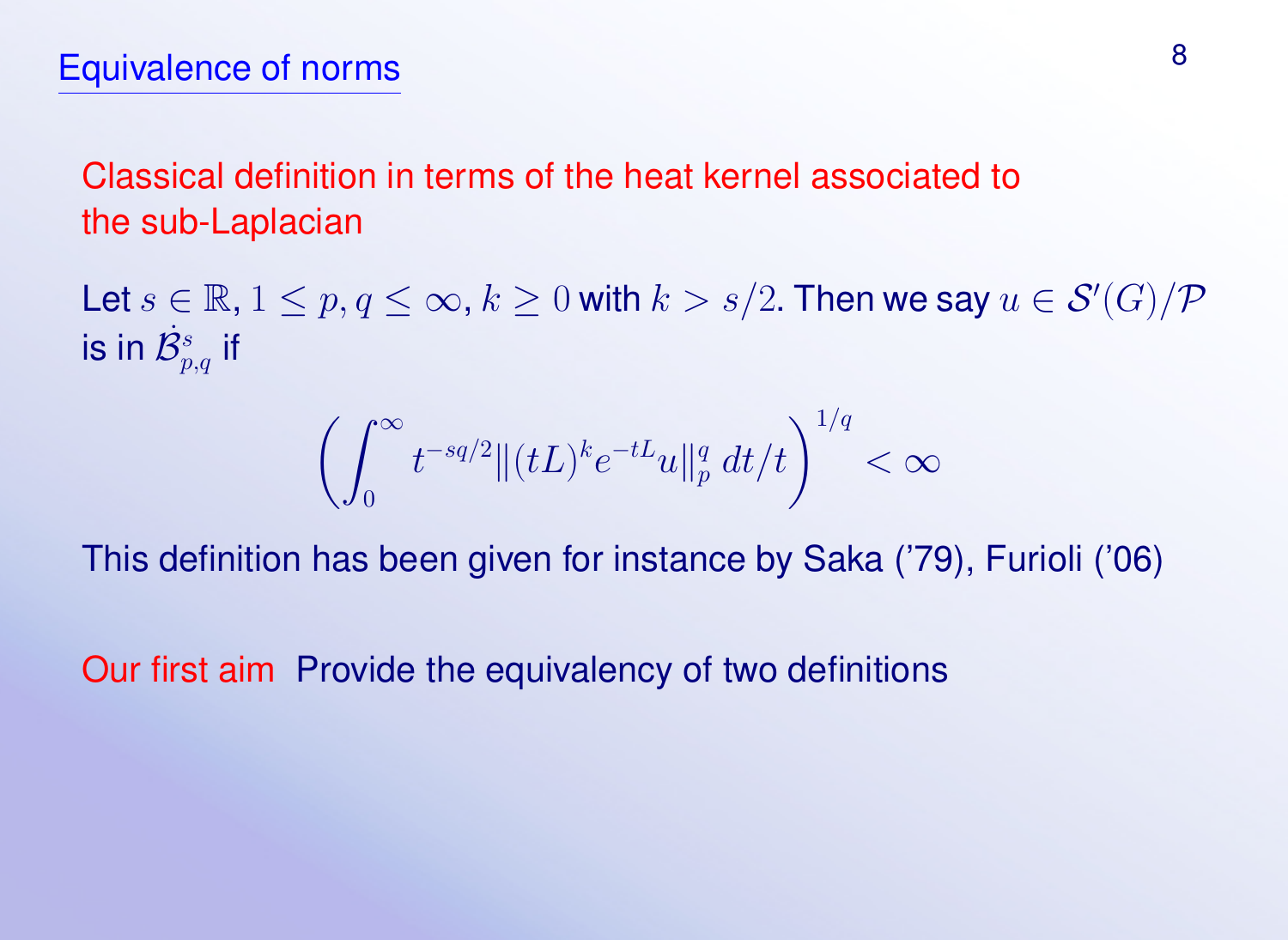Classical definition in terms of the heat kernel associated to the sub-Laplacian

Let  $s\in\mathbb{R}$ ,  $1\leq p,q\leq\infty$ ,  $k\geq 0$  with  $k>s/2$ . Then we say  $u\in \mathcal{S}'(G)/\mathcal{P}$ is in  $\dot{\mathcal{B}}^s_{p,q}$  if

$$
\left(\int_0^\infty t^{-sq/2} \|(tL)^k e^{-tL}u\|_p^q \ dt/t\right)^{1/q} < \infty
$$

This definition has been given for instance by Saka ('79), Furioli ('06)

Our first aim Provide the equivalency of two definitions

Result Littlewood-Paley norm characterization of Besov spaces through wavelets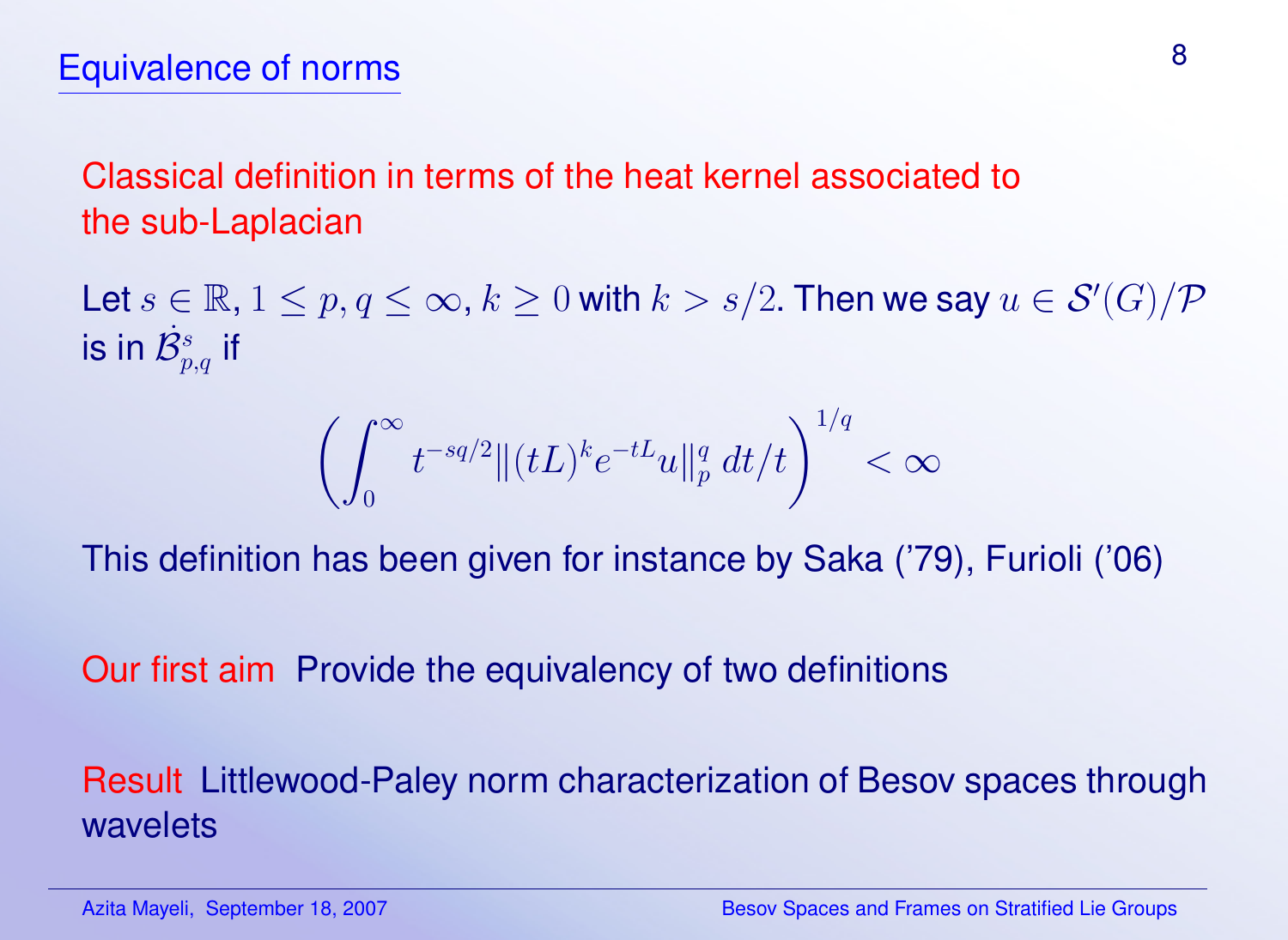Theorem For  $s \in \mathbb{R}$  and  $k > 0$  with  $k > s/2$ ,  $k > s/2(1-q)$ and for  $u \in \mathcal{S}'/\mathcal{P}$  with assumptions

- $\bullet$   $\sum_{j\in \mathbb{Z}}2^{jsq}\Vert u*\psi_{j}^{*}\Vert_{p}^{q}<\infty$
- $\bullet$   $(tL)^{k}e^{-tL}u \in L^{p}$

we have the norm equivalence:

$$
\left(\int_0^\infty t^{-sq/2} \|(tL)^k e^{-tL} u\|_p^q \ dt/t\right)^{1/q} \asymp \left(\sum_{j\in\mathbb{Z}} 2^{jsq} \|u*\psi_j^*\|_p^q\right)^{1/q},
$$

with the usual interpretation for  $p = \infty$  or  $q = \infty$ .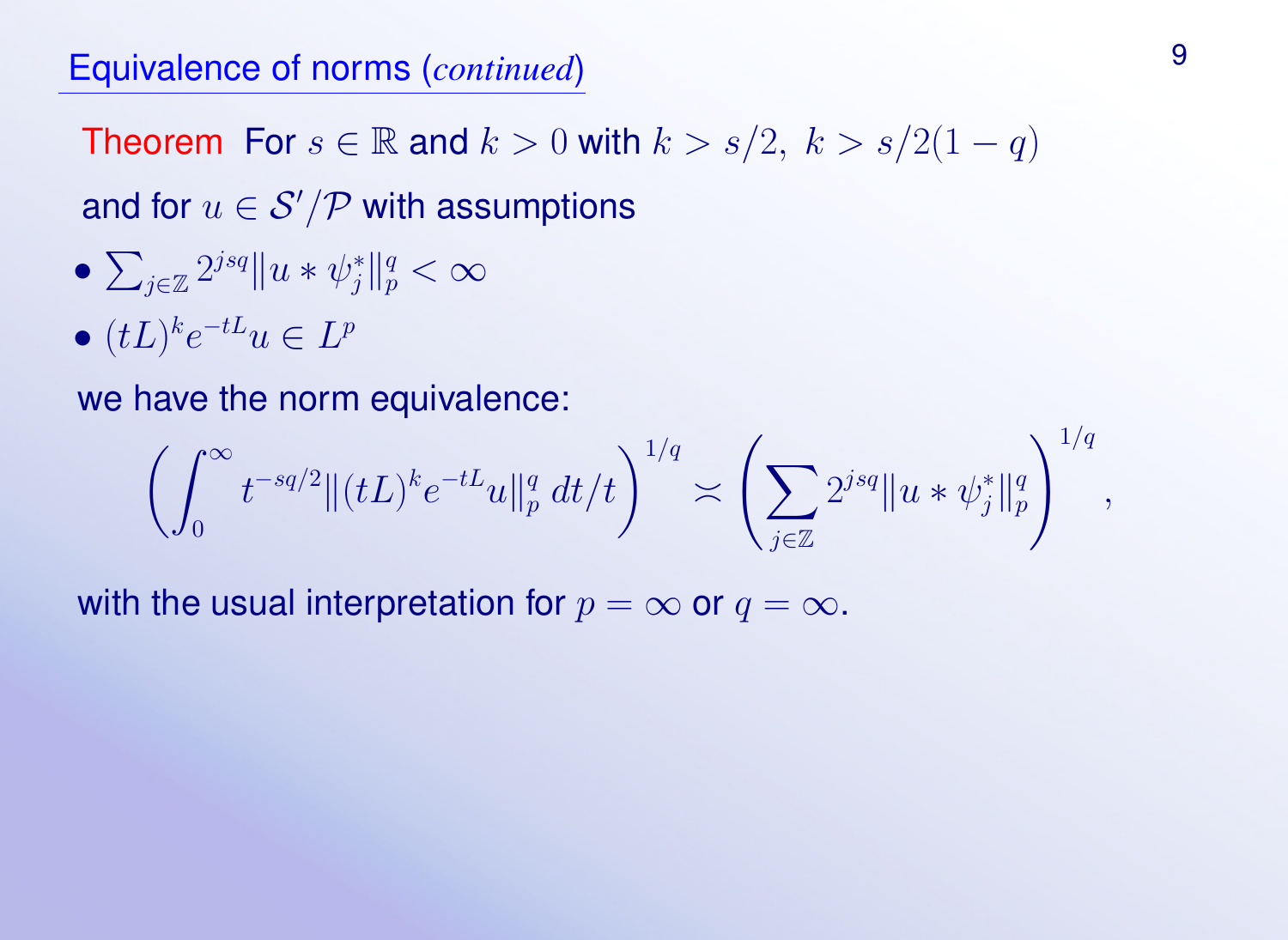Theorem For  $s \in \mathbb{R}$  and  $k > 0$  with  $k > s/2$ ,  $k > s/2(1-q)$ and for  $u \in \mathcal{S}'/\mathcal{P}$  with assumptions

- $\bullet$   $\sum_{j\in \mathbb{Z}}2^{jsq}\Vert u*\psi_{j}^{*}\Vert_{p}^{q}<\infty$
- $\bullet$   $(tL)^{k}e^{-tL}u \in L^{p}$

we have the norm equivalence:

$$
\left(\int_0^\infty t^{-sq/2} \|(tL)^k e^{-tL} u\|_p^q \ dt/t\right)^{1/q} \asymp \left(\sum_{j\in\mathbb{Z}} 2^{jsq} \|u*\psi_j^*\|_p^q\right)^{1/q},
$$

with the usual interpretation for  $p = \infty$  or  $q = \infty$ . Technical aspects of the proof

- Discrete Calderón formula:  $u = \sum_j u * \psi_j^* * \psi_j,$
- $-u * \psi_j^* = c_k \int_0^\infty (tL)^{2k s/2} e^{-tL} (u * \psi_j^*)$  $j^{\ast })\ dt/t$
- estimation of  $(tL)^{k}e^{-tL}\psi_{j}$  in  $L^{1}$ -norm (next lemma)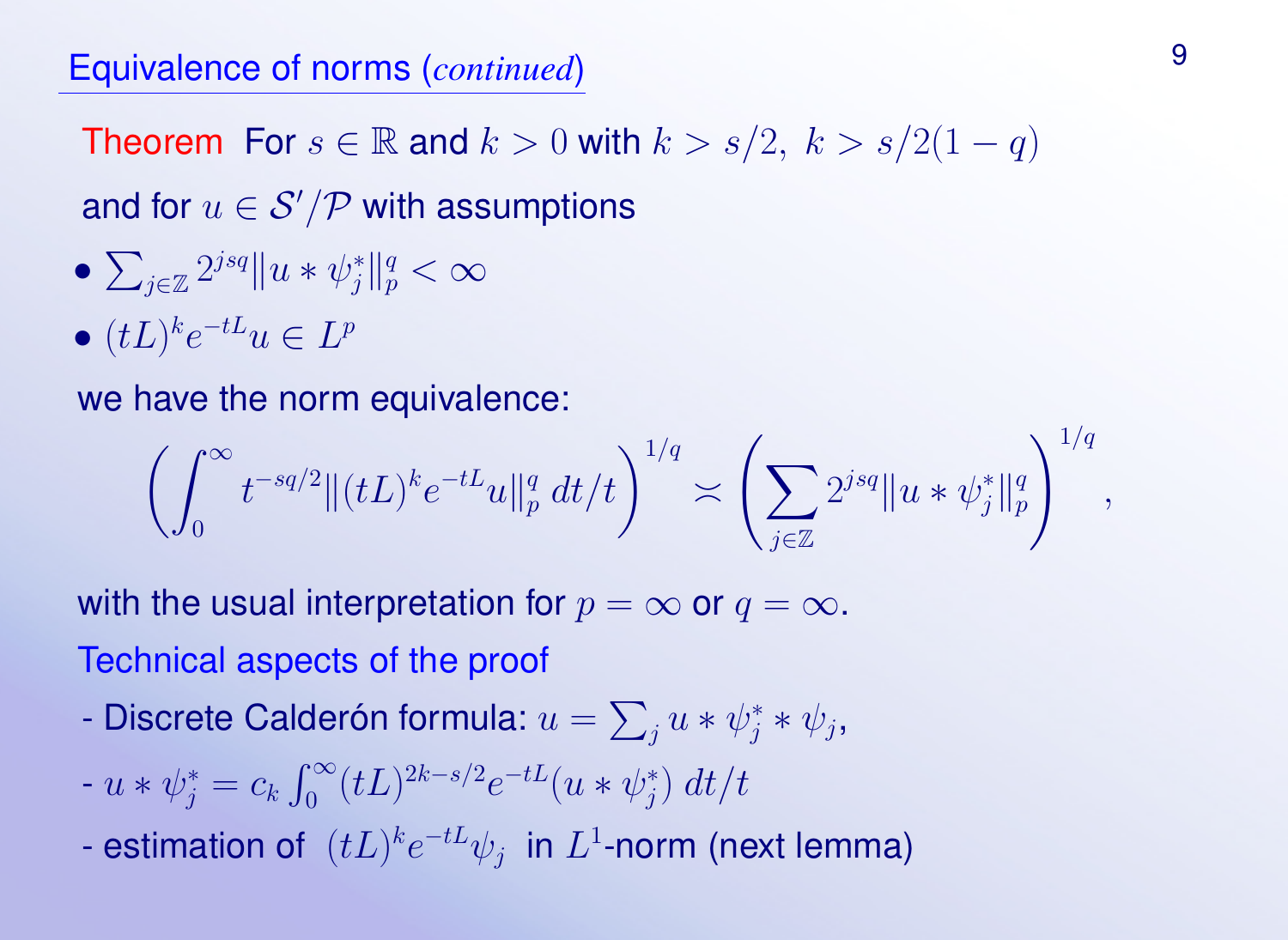Lemma For  $j \in \mathbb{Z}$ ,  $t > 0$ , and any  $k > 0$  is

$$
\|(tL)^k e^{-tL}\psi_j\|_1 \leq Ct^k 2^{2jk} \left\{ \begin{array}{lcl} e^{-c2^{2j}t} & \text{for} & 0<2^jt \leq 1 \\ (2^{2j}t)^Q e^{-c2^{2j}t} & \text{for} & \text{otherwise.} \end{array} \right.
$$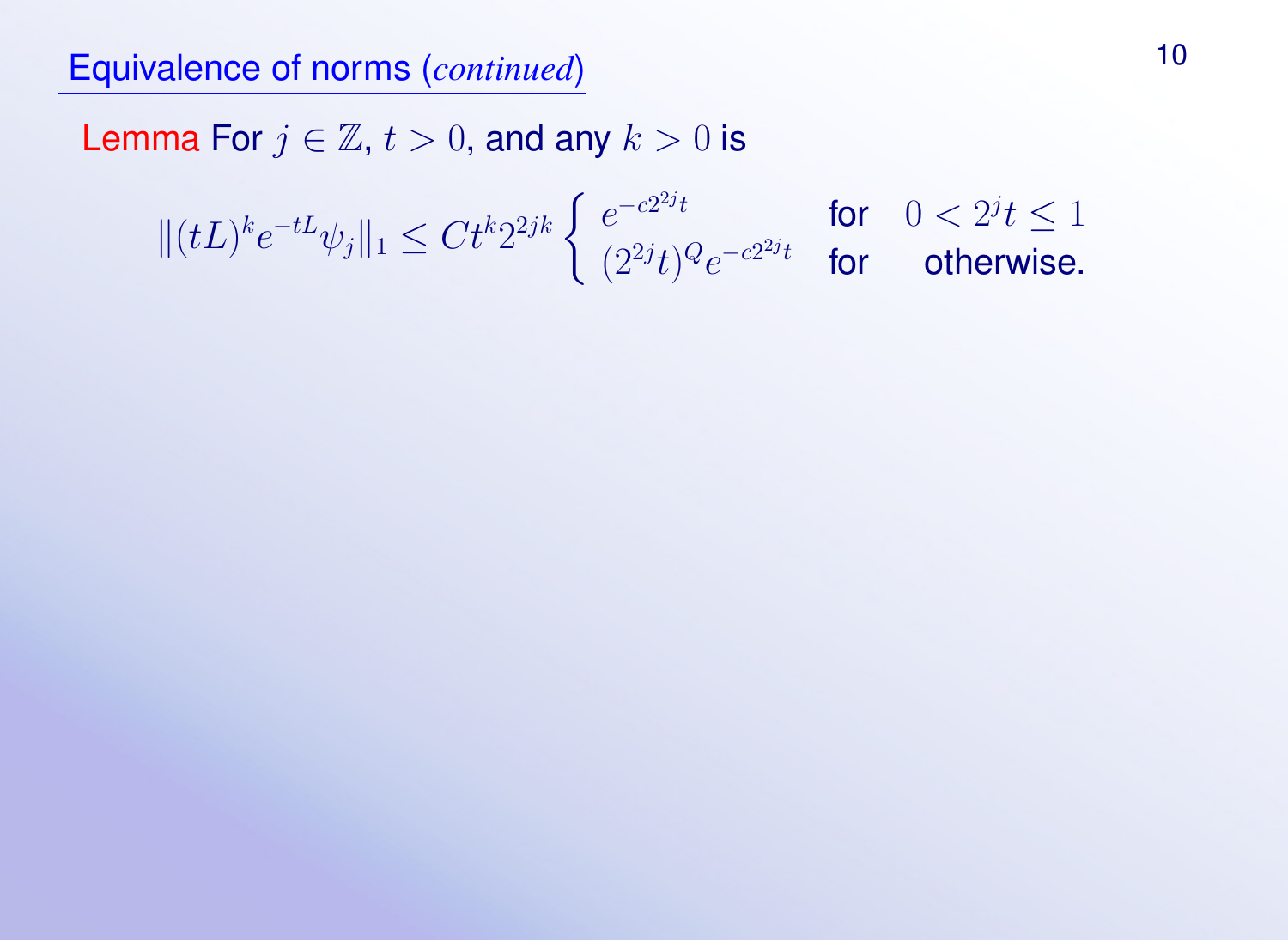Lemma For  $j \in \mathbb{Z}$ ,  $t > 0$ , and any  $k > 0$  is

$$
\|(tL)^k e^{-tL}\psi_j\|_1 \le Ct^k 2^{2jk} \begin{cases} e^{-c2^{2jt}} & \text{for} \quad 0 < 2^jt \le 1\\ (2^{2jt})^Q e^{-c2^{2jt}} & \text{for} \quad \text{otherwise.} \end{cases}
$$

Proof applying the multiplier estimation in Furioli '06 and that  $\psi$  has all vanishing moments the assertions hold.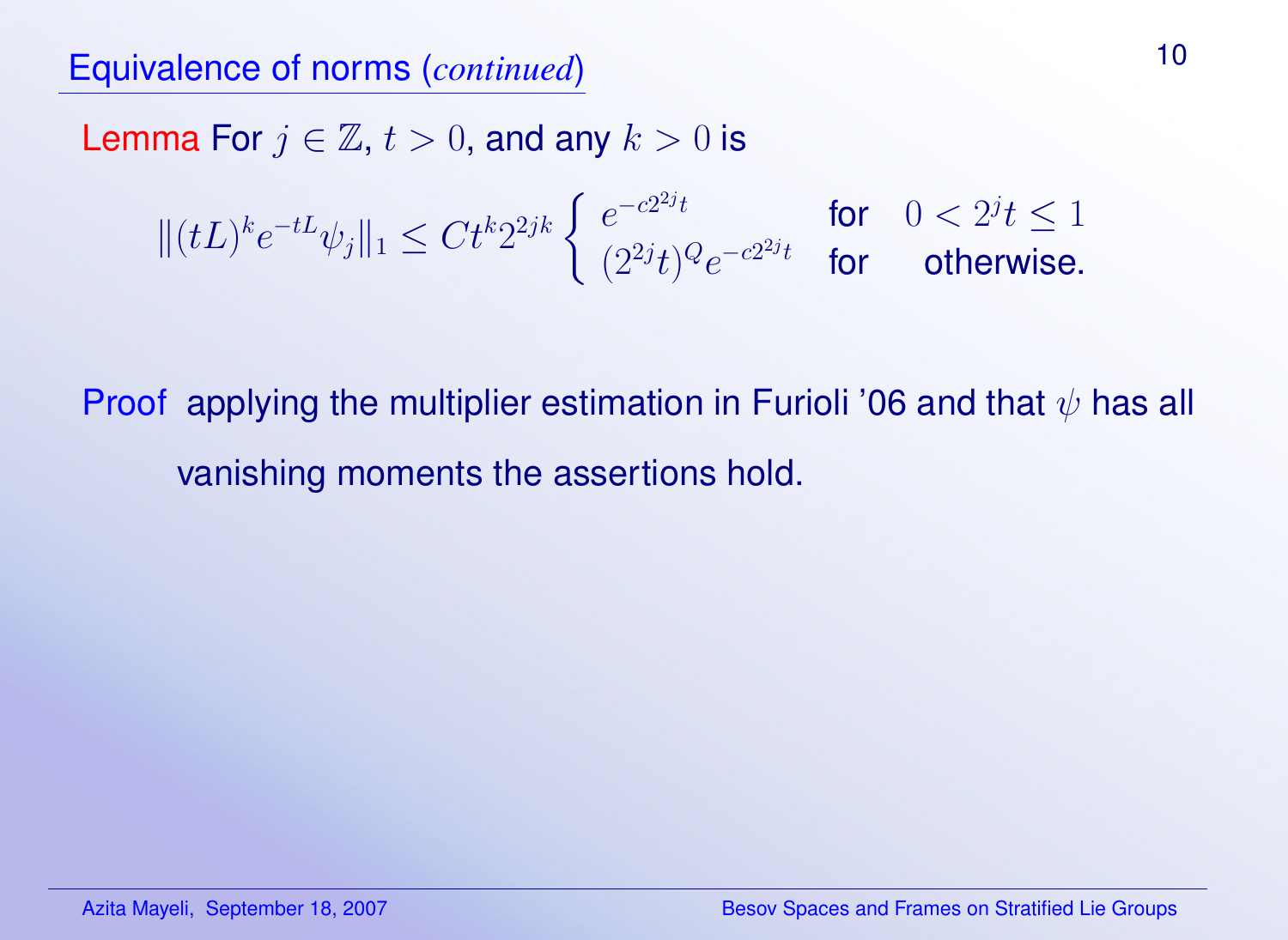## Frame characterization of Besov spaces 11

The aim of this section is to discretize the Besov norm by sampling the convolution products  $u * \psi_i^*$  $j^*$ 

Definition Fix a discrete set  $\Gamma\subset G.$  The coefficient space  $\dot{b}^s_{p,q}$  associated to  $\dot{\mathcal{B}}^s_{p,q}$  is defined as

$$
\dot{b}^{s}_{p,q}:=\Big\{\{c_{j,\gamma}\}_{j\in\mathbb{Z},\gamma\in\Gamma}: \hspace{0.2cm} \|(c_{j,\gamma}\}_{j\in\mathbb{Z},\gamma\in\Gamma}\|_{\dot{b}^{s}_{p,q}}<\infty\Big\}
$$

where

$$
\|\{c_{j,\gamma}\}_{j\in\mathbb{Z},\gamma\in\Gamma}\|_{\dot{b}_{p,q}^s}=\left(\sum_j\left(\sum_{\gamma}\left(2^{j(s-Q/p)}|c_{j,\gamma}|\right)^p\right)^{q/p}\right)^{1/q}
$$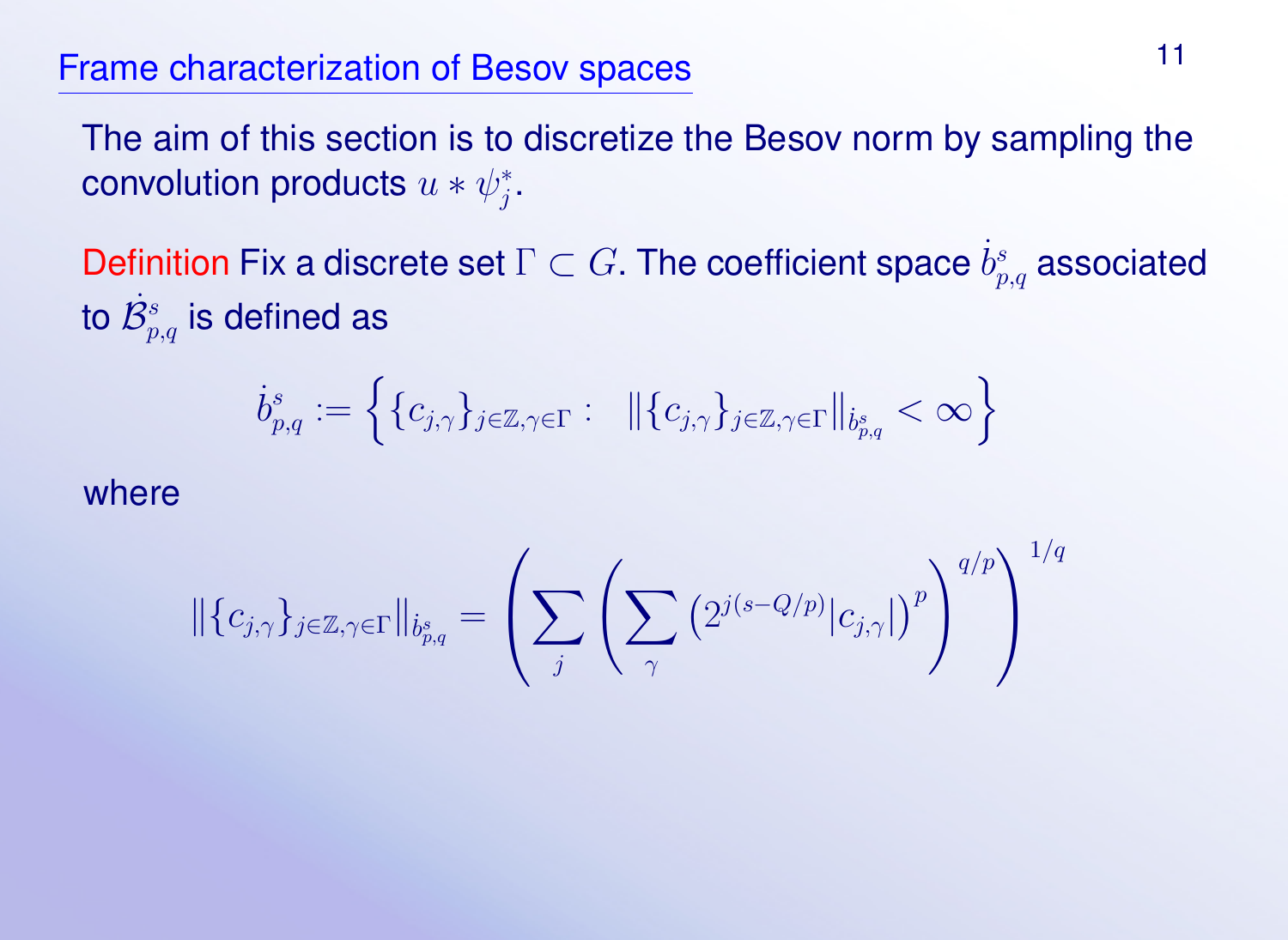# Frame characterization of Besov spaces <sup>11</sup>

The aim of this section is to discretize the Besov norm by sampling the convolution products  $u * \psi_i^*$  $j^*$ 

Definition Fix a discrete set  $\Gamma\subset G.$  The coefficient space  $\dot{b}^s_{p,q}$  associated to  $\dot{\mathcal{B}}^s_{p,q}$  is defined as

$$
\dot{b}^{s}_{p,q}:=\Big\{\{c_{j,\gamma}\}_{j\in\mathbb{Z},\gamma\in\Gamma}: \hspace{0.2cm} \|(c_{j,\gamma}\}_{j\in\mathbb{Z},\gamma\in\Gamma}\|_{\dot{b}^{s}_{p,q}}<\infty\Big\}
$$

where

$$
\|\{c_{j,\gamma}\}_{j\in\mathbb{Z},\gamma\in\Gamma}\|_{\dot{b}_{p,q}^s}=\left(\sum_j\left(\sum_{\gamma}\left(2^{j(s-Q/p)}|c_{j,\gamma}|\right)^p\right)^{q/p}\right)^{1/q}
$$

The whole idea here is to say that

$$
u\in \dot{\mathcal{B}}^s_{p,q} \Longleftrightarrow \{\langle u, \psi_{j,\gamma}\rangle\}_{j,\gamma}\in \dot{b}^s_{p,q}
$$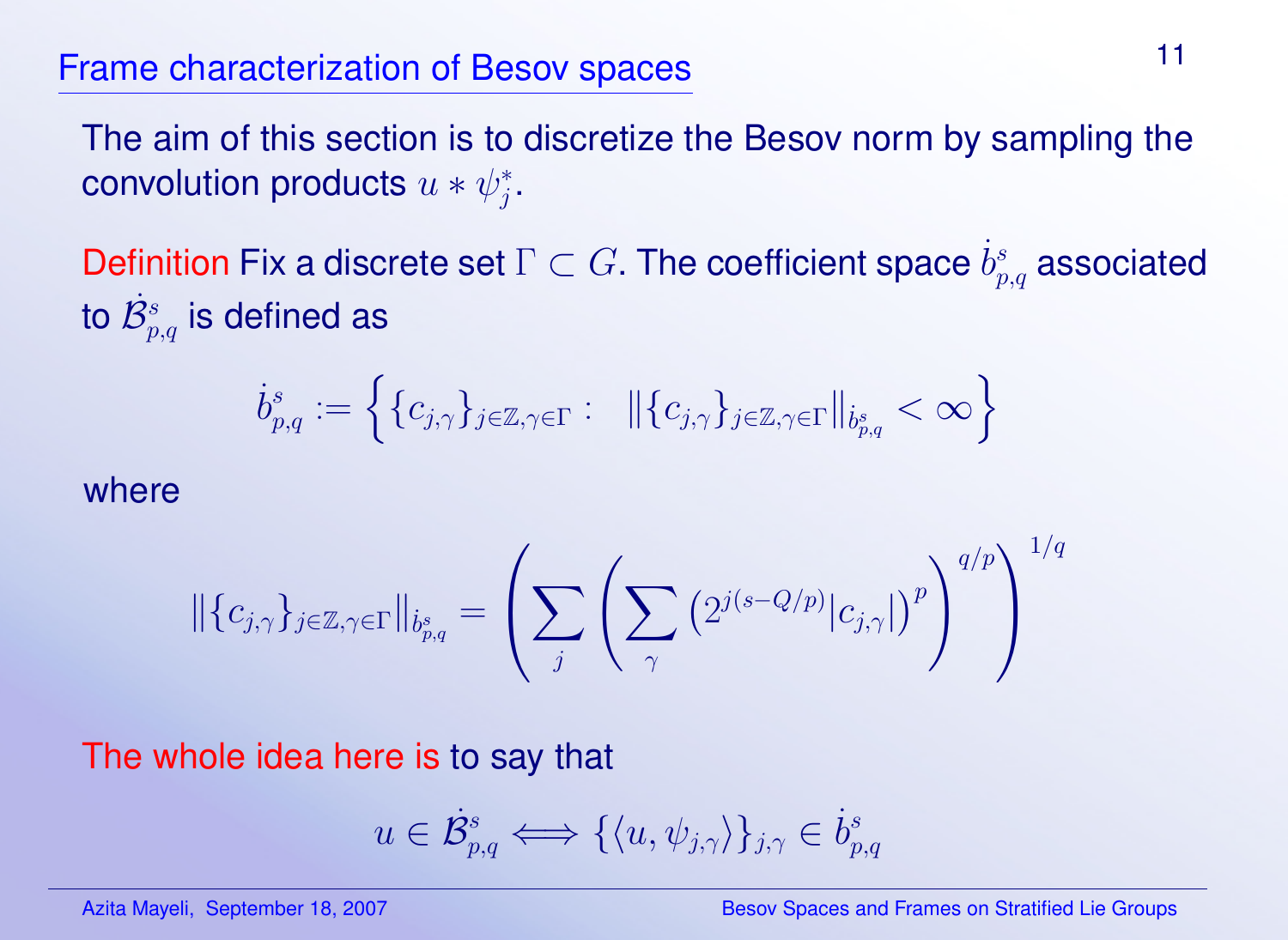## Frame characterization of Besov spaces *(continued)* <sup>12</sup>

Theorem There exists a sampling set  $\Gamma$  such that on  $\dot{B}^s_{p,q}$  one has the norm equivalence

$$
\left(\sum_{j\in\mathbb{Z}}2^{jsq}\|u*\psi_j^*\|_p^q\right)^{1/q}\asymp \left(\sum_j\left(\sum_{\gamma}\left(2^{j(s-Q/p)}|\langle u,\psi_{j,\gamma}\rangle|\right)^p\right)^{q/p}\right)^{1/q}
$$

Above Theorem is an immediate consequence of the following sampling theorem: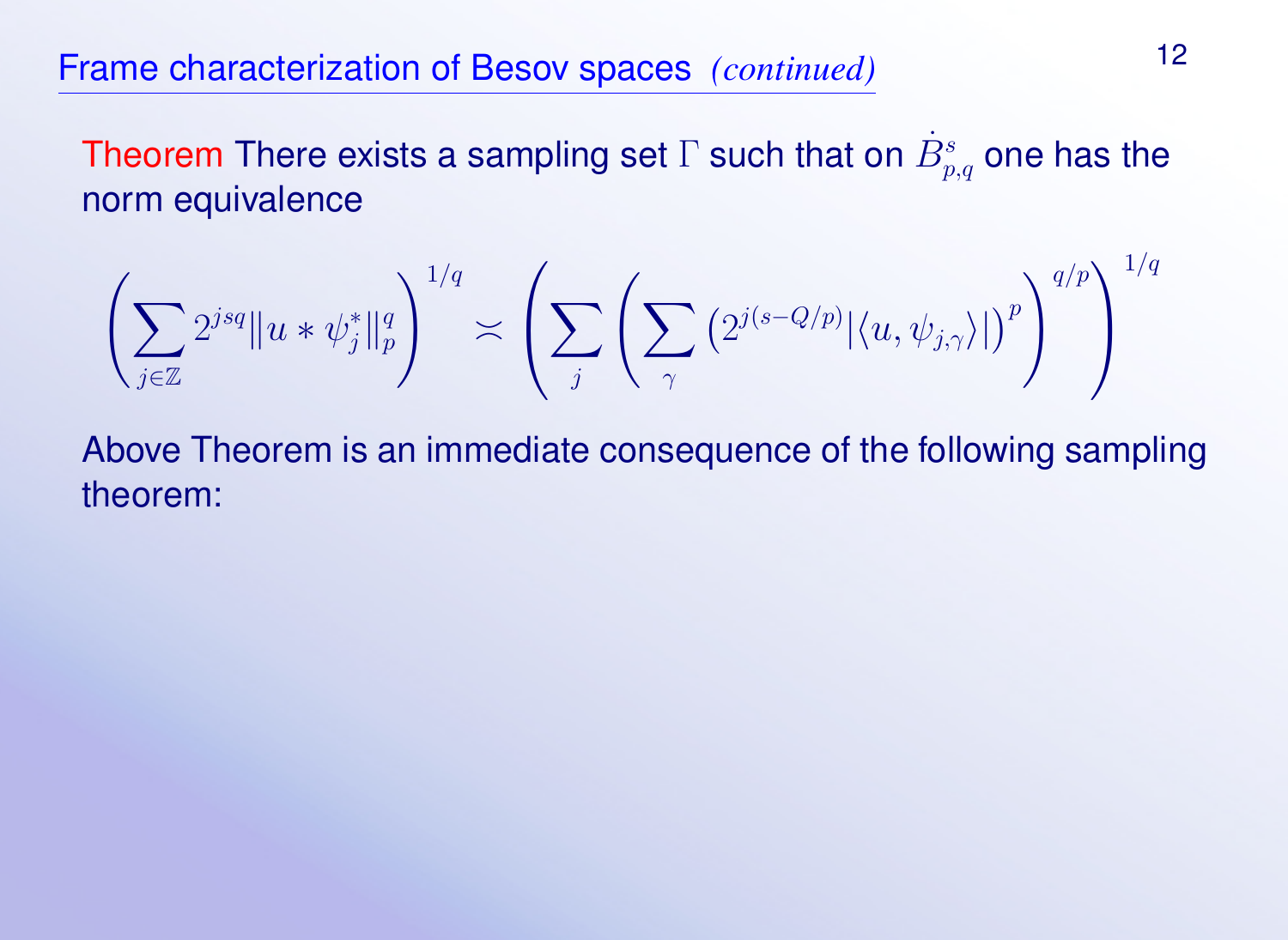# Frame characterization of Besov spaces *(continued)* <sup>12</sup>

Theorem There exists a sampling set  $\Gamma$  such that on  $\dot{B}^s_{p,q}$  one has the norm equivalence

$$
\left(\sum_{j\in\mathbb{Z}}2^{jsq}\|u*\psi_j^*\|_p^q\right)^{1/q}\asymp \left(\sum_j\left(\sum_{\gamma}\left(2^{j(s-Q/p)}|\langle u,\psi_{j,\gamma}\rangle|\right)^p\right)^{q/p}\right)^{1/q}
$$

Above Theorem is an immediate consequence of the following sampling theorem:

**Theorem** *(Führ, Gröchenig '07)* There exists Γ and constants  $0 < c_p \leq C_p < \infty$  such that for all  $u \in \mathcal{S}'$  satisfying  $u \ast \psi_j^* \in L^p$ 

$$
c_p 2^{jQ/p} \|u * \psi_j^*\|_p \le \left(\sum_{\gamma \in \Gamma} |\langle u, \psi_{j,\gamma} \rangle|^p \right)^{1/p} \le C_p 2^{jQ/p} \|u * \psi_j^*\|_p.
$$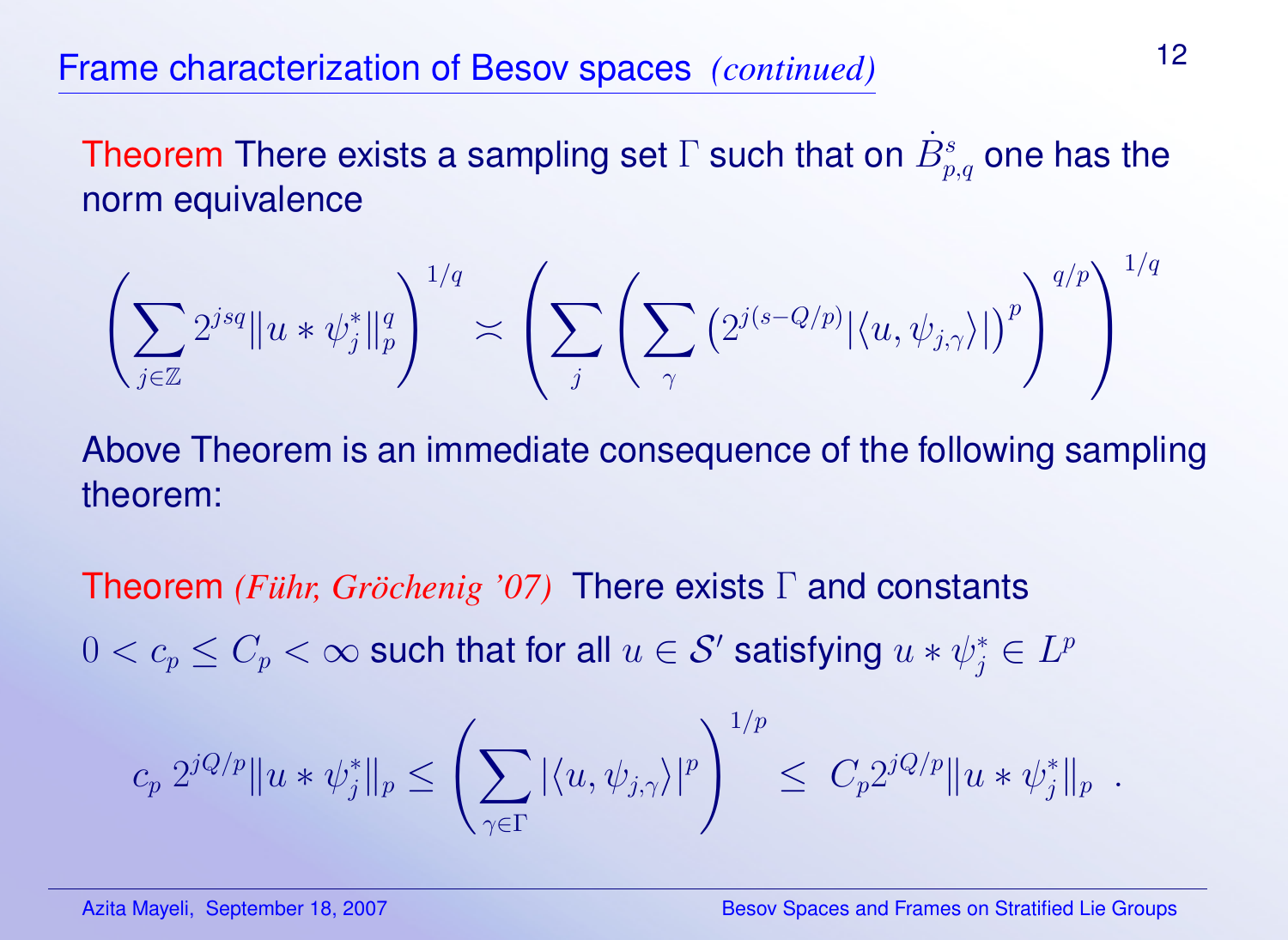# Synthesis Theorem 13

Theorem Assume that  $f=\sum_{j,\gamma}2^{-jQ}c_{j,\gamma}\psi_{j,\gamma}$  converges in  $\mathcal{S}'(G)/\mathcal{P}.$ Then the convergence holds unconditionally in the Besov space norm for  $\{c_{j,\gamma}\}\in \dot{b}^s_{p,q}$  and

$$
\|f\|_{\dot{B}^s_{p,q}}^{\psi} \leq c \left( \sum_j \left( \sum_{\gamma} \left( 2^{j(s-Q/p)} |c_{j,\gamma}| \right)^p \right)^{q/p} \right)^{1/q},
$$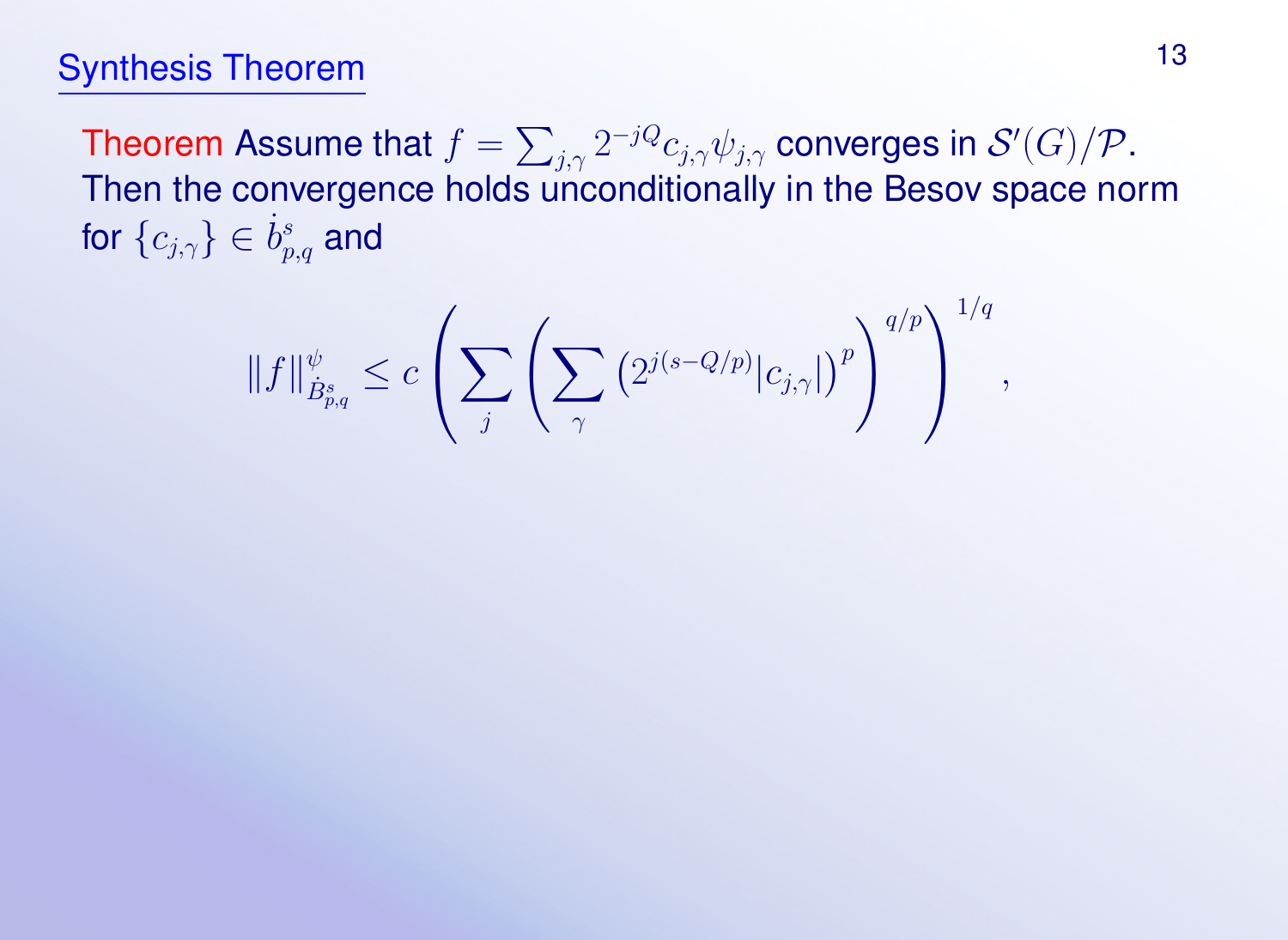### Synthesis Theorem 13

Theorem Assume that  $f=\sum_{j,\gamma}2^{-jQ}c_{j,\gamma}\psi_{j,\gamma}$  converges in  $\mathcal{S}'(G)/\mathcal{P}.$ Then the convergence holds unconditionally in the Besov space norm for  $\{c_{j,\gamma}\}\in \dot{b}^s_{p,q}$  and

$$
||f||_{\dot{B}^s_{p,q}}^{\psi} \leq c \left( \sum_j \left( \sum_{\gamma} \left( 2^{j(s-Q/p)} |c_{j,\gamma}| \right)^p \right)^{q/p} \right)^{1/q},
$$

or, in other words, by the definition of Besov norm

$$
\|f\|_{\dot{B}^s_{p,q}}^{\psi} = \left\|2^{ls}\|\sum_{j,\gamma}2^{-jQ}c_{j,\gamma}\,\psi_{j,\gamma}*\psi_l^*\|_p\right\|_{l^q(\mathbb{Z})}\leq c\sum_j\left(\sum_{\gamma}\left(2^{j(s-Q/p)}|c_{j,\gamma}|\right)^p\right)^{q/p}
$$

Proof it is immediate by next two technical lemmas, analogues of Lemmas 3.3 and 3.4 of Frazier and Jawerth '85.

.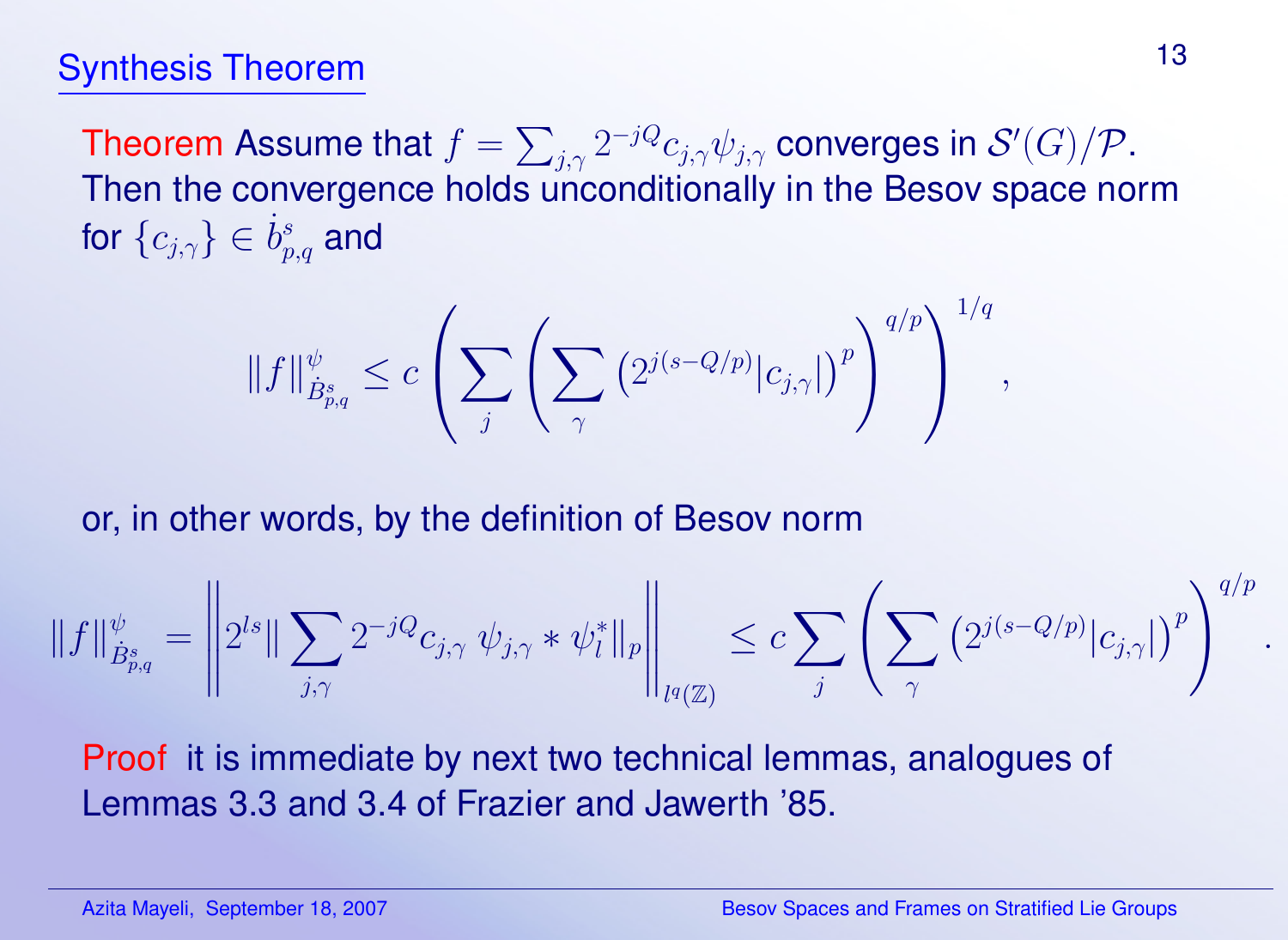### Synthesis Theorem *(continued)* <sup>14</sup>

Lemma 1 Let  $N, \theta \in \mathbb{N}$ . Then for any  $j, l \in \mathbb{Z}, \gamma \in \Gamma$ , and  $x \in G$  is:  $\psi^{j,\gamma} * \psi^*_l$  $\vert l^*(x)\vert\leq$  $\int c_1 \ 2^{-(j-l)N} \ (1+2^l|2^{-j}\gamma^{-1} \cdot x|)^{-(Q+1)}$  for  $l \leq j$  $c_2 \ 2^{-(l-j)\theta} \hspace{0.5cm} (1+2^j|2^{-j}\gamma^{-1}\cdot x|)^{-(Q+1)}$  for  $l\geq j$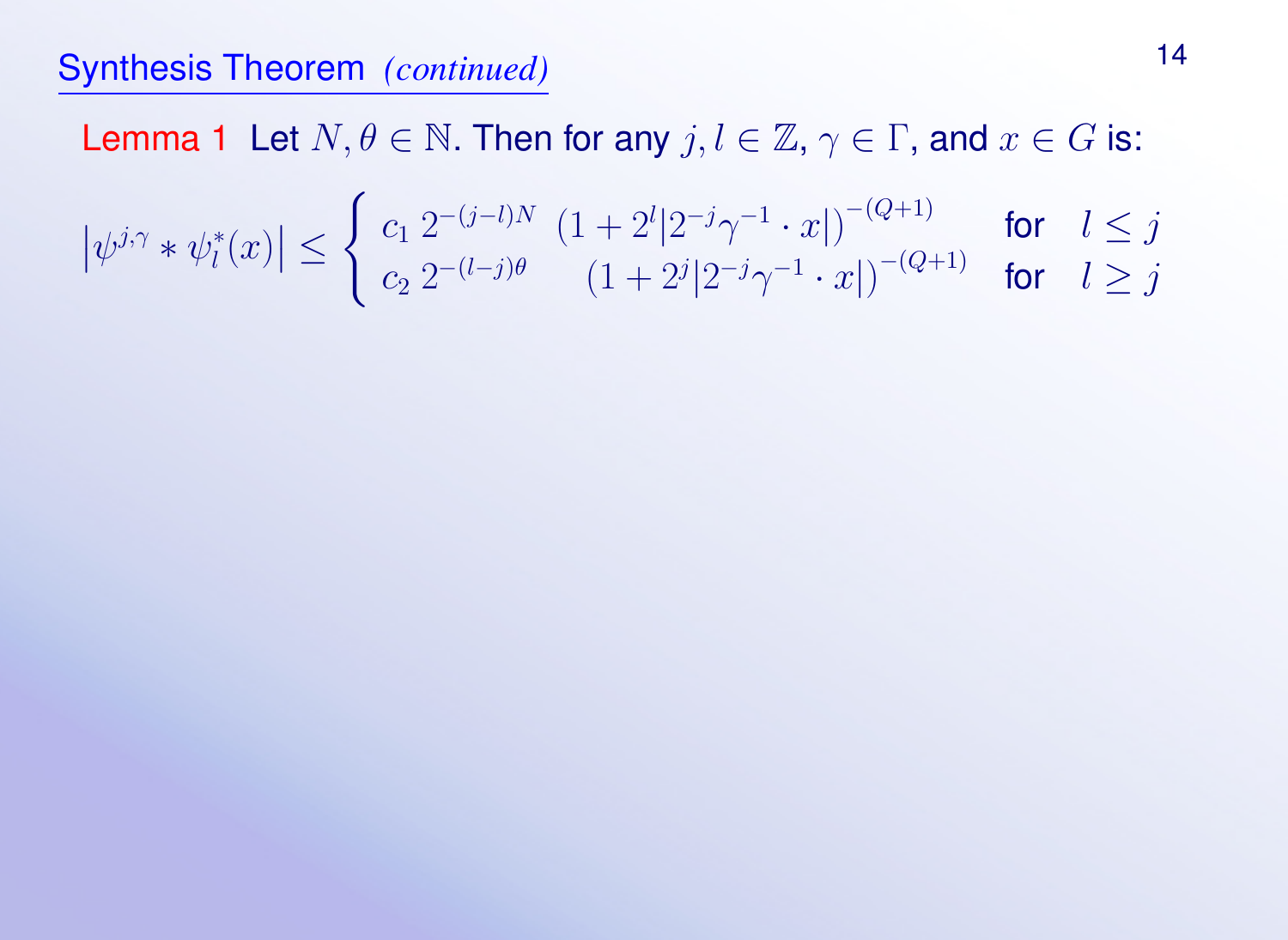## Synthesis Theorem *(continued)* <sup>14</sup>

Lemma 1 Let  $N, \theta \in \mathbb{N}$ . Then for any  $j, l \in \mathbb{Z}, \gamma \in \Gamma$ , and  $x \in G$  is:  $\psi^{j,\gamma} * \psi^*_l$  $\vert l^*(x)\vert\leq$  $\int c_1 \ 2^{-(j-l)N} \ (1+2^l|2^{-j}\gamma^{-1} \cdot x|)^{-(Q+1)}$  for  $l \leq j$  $c_2 \ 2^{-(l-j)\theta} \hspace{0.5cm} (1+2^j|2^{-j}\gamma^{-1}\cdot x|)^{-(Q+1)}$  for  $l\geq j$ 

Furthermore, suppose that  $G = \dot{\cup}_\gamma R_{j,\gamma}$  for any  $j \in \mathbb{Z}$  where the sets  $R_{i\gamma}$  are measurable and bounded. Then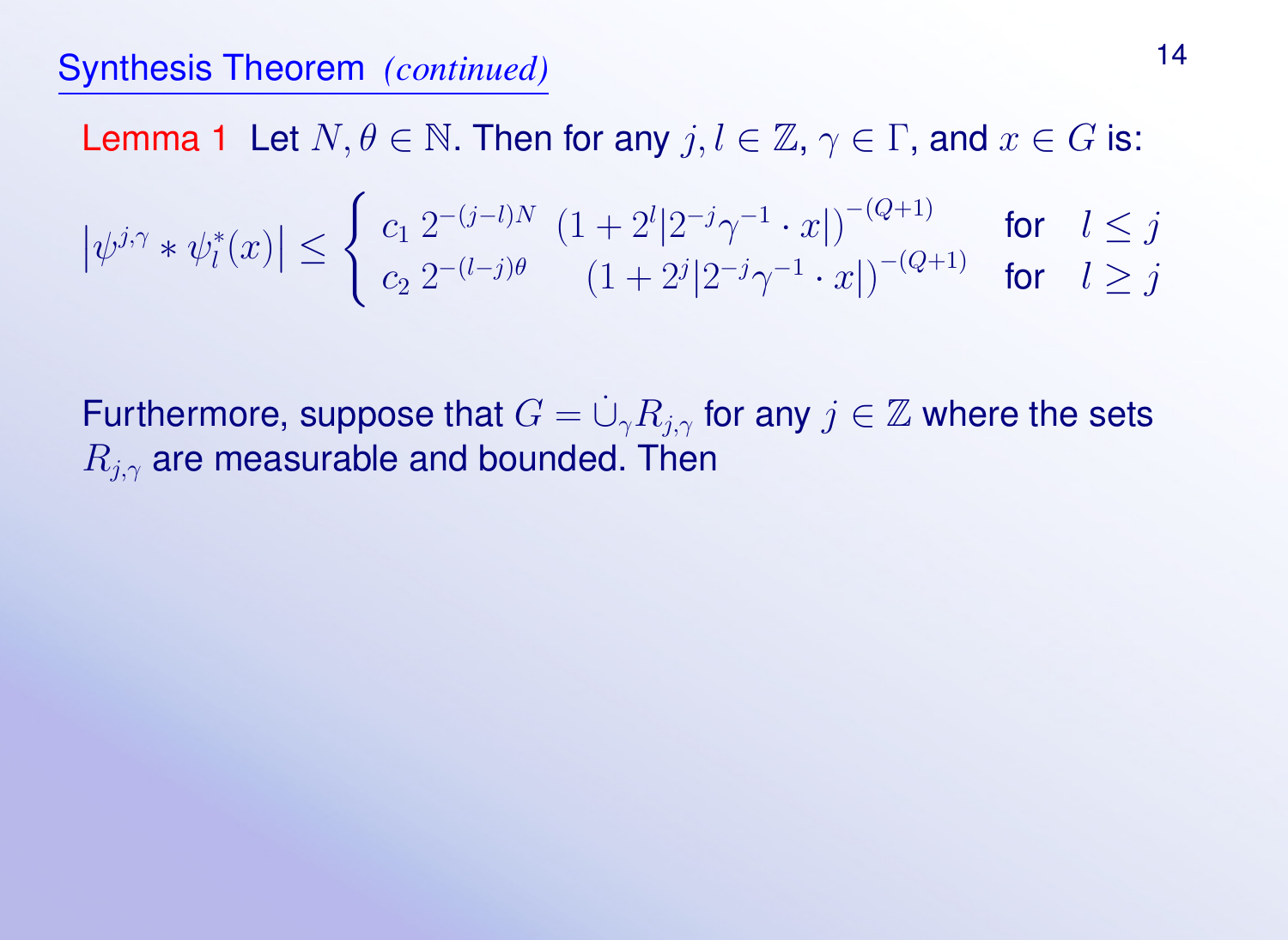### Synthesis Theorem *(continued)* <sup>14</sup>

Lemma 1 Let  $N, \theta \in \mathbb{N}$ . Then for any  $j, l \in \mathbb{Z}, \gamma \in \Gamma$ , and  $x \in G$  is:  $\psi^{j,\gamma} * \psi^*_l$  $\vert l^*(x)\vert\leq$  $\int c_1 \ 2^{-(j-l)N} \ (1+2^l|2^{-j}\gamma^{-1} \cdot x|)^{-(Q+1)}$  for  $l \leq j$  $c_2 2^{-(l-j)\theta}$   $(1+2^j|2^{-j}\gamma^{-1} \cdot x|)$ for  $l > j$ 

Furthermore, suppose that  $G = \dot{\cup}_\gamma R_{j,\gamma}$  for any  $j \in \mathbb{Z}$  where the sets  $R_{i\gamma}$  are measurable and bounded. Then

Lemma 2 Let  $\eta, j \in \mathbb{Z}$  with  $\eta \leq j$  be fixed. Suppose  $x_{i,\gamma} \in R_{i,\gamma}$  and  $F(x)=\sum_{\gamma\in\Gamma}c_{j,\gamma}f_{j,\gamma}(x)$ , where

$$
|f_{j,\gamma}(x)| \le (1 + 2^{\eta}|x_{j,\gamma}^{-1} \cdot x|)^{-(Q+1)}
$$

Then for  $\{c_{j,\gamma}\}\in l^p(\Gamma)$  is  $F\in L^p(G)$  and

$$
||F||_{L^p} \leq C2^{(j-\eta)Q} 2^{-jQ/p} ||c_{j,\gamma}||_{l^p} .
$$

.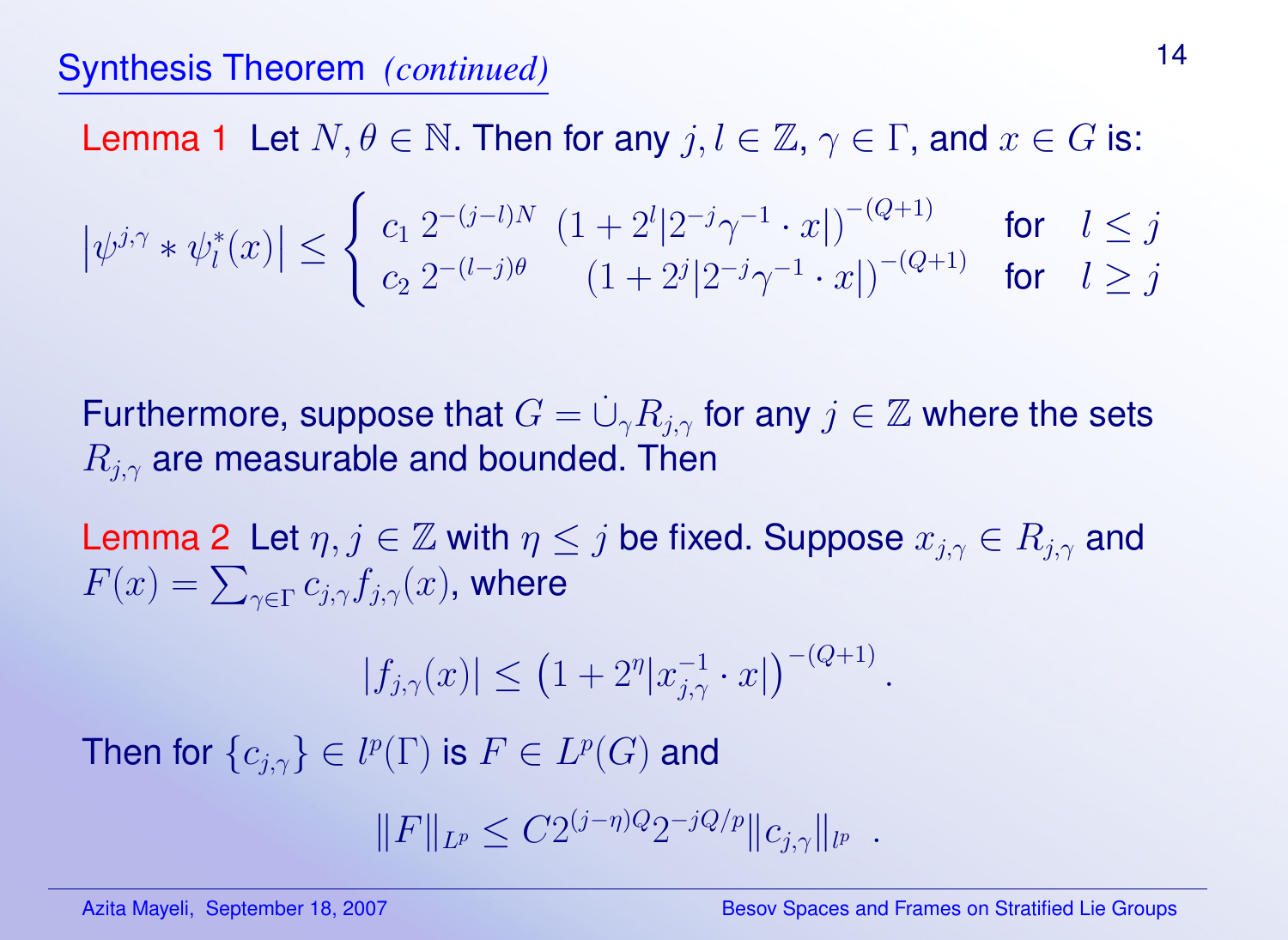Corollary Presuming that for  $u\in \dot{B}^s_{p,q}$  the series  $\sum_{j,\gamma}\langle u,\psi_{j,\gamma}\rangle\;\psi^{j,\gamma}$ converges in Besov norm, we get

$$
\|\sum_{j,\gamma}\langle u,\psi_{j,\gamma}\rangle\ \psi^{j,\gamma}\|_{\dot{B}^s_{p,q}}^{\psi}\leq c\ \|u\|_{\dot{B}^s_{p,q}}^{\psi}
$$

Sketch of Proof For  $u \in \dot{B}^s_{p,q}$  the associate frame coefficients are in  $\dot{b}^s_{p,q}$ , hence  $\sum_{j,\gamma} \langle u, \psi_{j,\gamma} \rangle \; \psi^{j,\gamma} \;$  converges unconditionally in  $\dot{B}^s_{p,q}$  norm. Now, applying the previous theorem, the assertion holds.